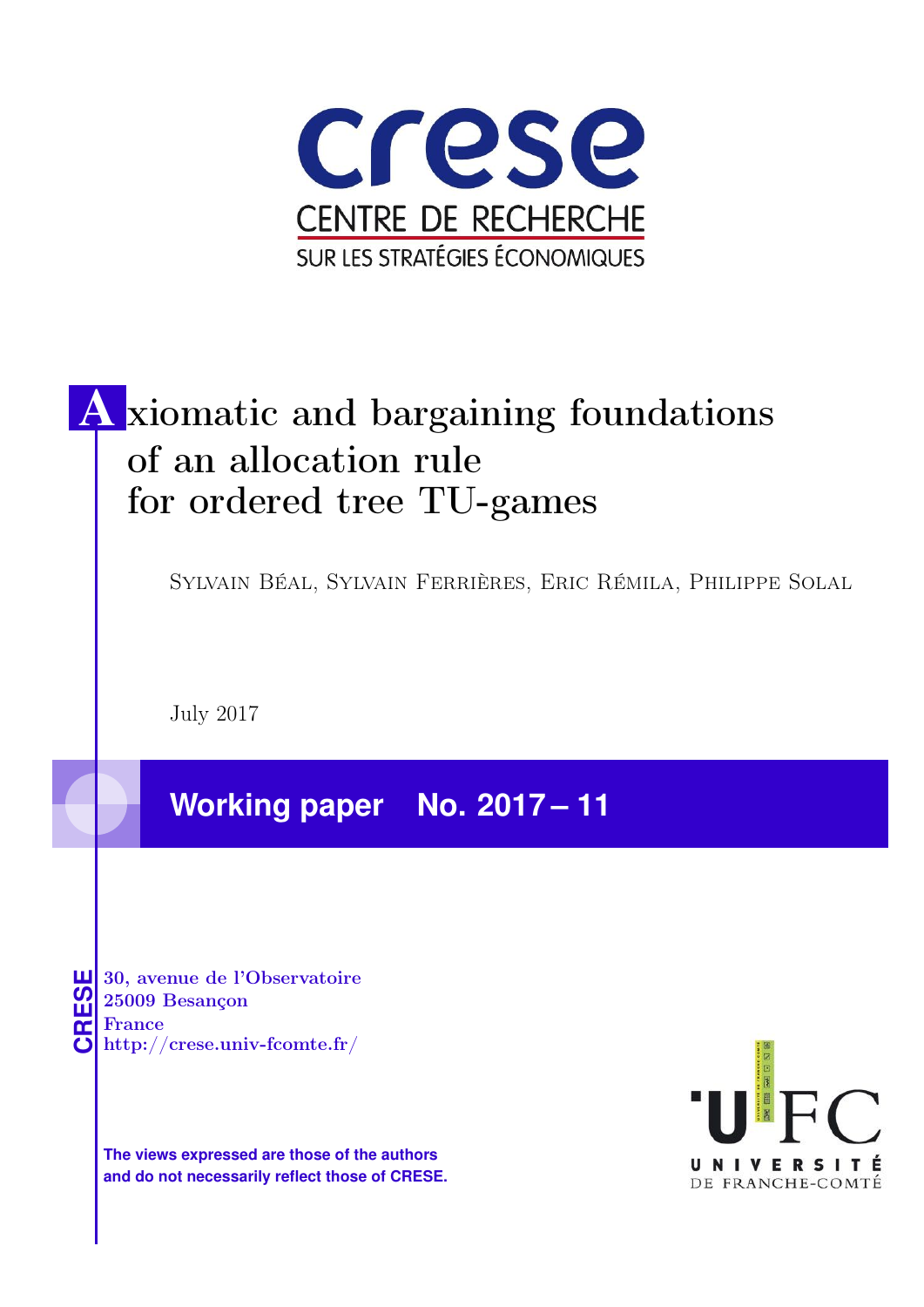# Axiomatic and bargaining foundations of an allocation rule for ordered tree  $TU$ -games<sup>1</sup>

Sylvain Béal<sup>a,∗</sup>, Sylvain Férrières<sup>a</sup>, Eric Rémila<sup>b</sup>, Philippe Solal<sup>b</sup>

 ${}^a$ CRESE EA3190, Univ. Bourgogne Franche-Comté, F-25000 Besançon, France  $b$ Université de Saint-Etienne, CNRS UMR 5824 GATE Lyon Saint-Etienne, France

#### Abstract

We introduce the class of tree TU-games augmented by a total order over the links which reflects the formation process of the tree. We first characterize a new allocation rule for this class of cooperative games by means of three axioms: Standardness, Top-consistency and Link Amalgamation. Then, we provide a bargaining foundation for this allocation rule by designing a mechanism, including a bidding stage followed by a bargaining stage, which supports this allocation rule in subgame Nash equilibrium provided that the underlying game is superadditive.

Keywords: Amalgamation – Bargaining – Consistency – Tree TU-games – Total order.

## 1. Introduction

An abundant and growing literature examines the influence of economical, hierarchical or communicational structures on the payoff allocation in cooperative game theory. In a seminal contribution, Myerson (1977) enriches the classical model of a cooperative game with transferable utility by an undirected graph which is interpreted as the bilateral communication possibilities among the players. The so-called Myerson value assigns to each player her Shapley value in a game in which only the worth of the coalitions connected through the graph are taken into account, emphasizing the influence of the links in the graph. Ever since, other allocation rules have been successfully introduced and studied, including the Position value (Meessen, 1988, Borm, Owen and Tijs, 1992) and the Average tree solution (Herings, van der Laan and Talman, 2008).

In each of these works, the decision maker who must determine the payoff allocation has no information about the history of the graph associated with the players. In other words, it is not known whether a link of the graph is recent or was formed much earlier, even if the date of creation of a link can be important in the way the players are paid. For instance, the two players who

 $URL: \texttt{https://sites.google.com/site/bealpage/}$  (Sylvain Béal)

<sup>1</sup>We thank the participants of the workshop "Networks: Dynamics, Information, Centrality, and Games", May 17-18, in Paris and the participants of the seminar at the University of Pécs and the participants of the SING XIII conference in Paris, July 5-7, for helpful comments on an earlier version of this manuscript. Financial support from research programs "DynaMITE: Dynamic Matching and Interactions: Theory and Experiments", contract ANR-13- BSHS1-0010, and "Mathématiques de la décision pour l'ingénierie physique et sociale" (MODMAD) is gratefully acknowledged.

<sup>∗</sup>Corresponding author

Email addresses: sylvain.beal@univ-fcomte.fr (Sylvain Béal), eric.remila@univ-st-etienne.fr (Eric Rémila), philippe.solal@univ-st-etienne.fr (Philippe Solal)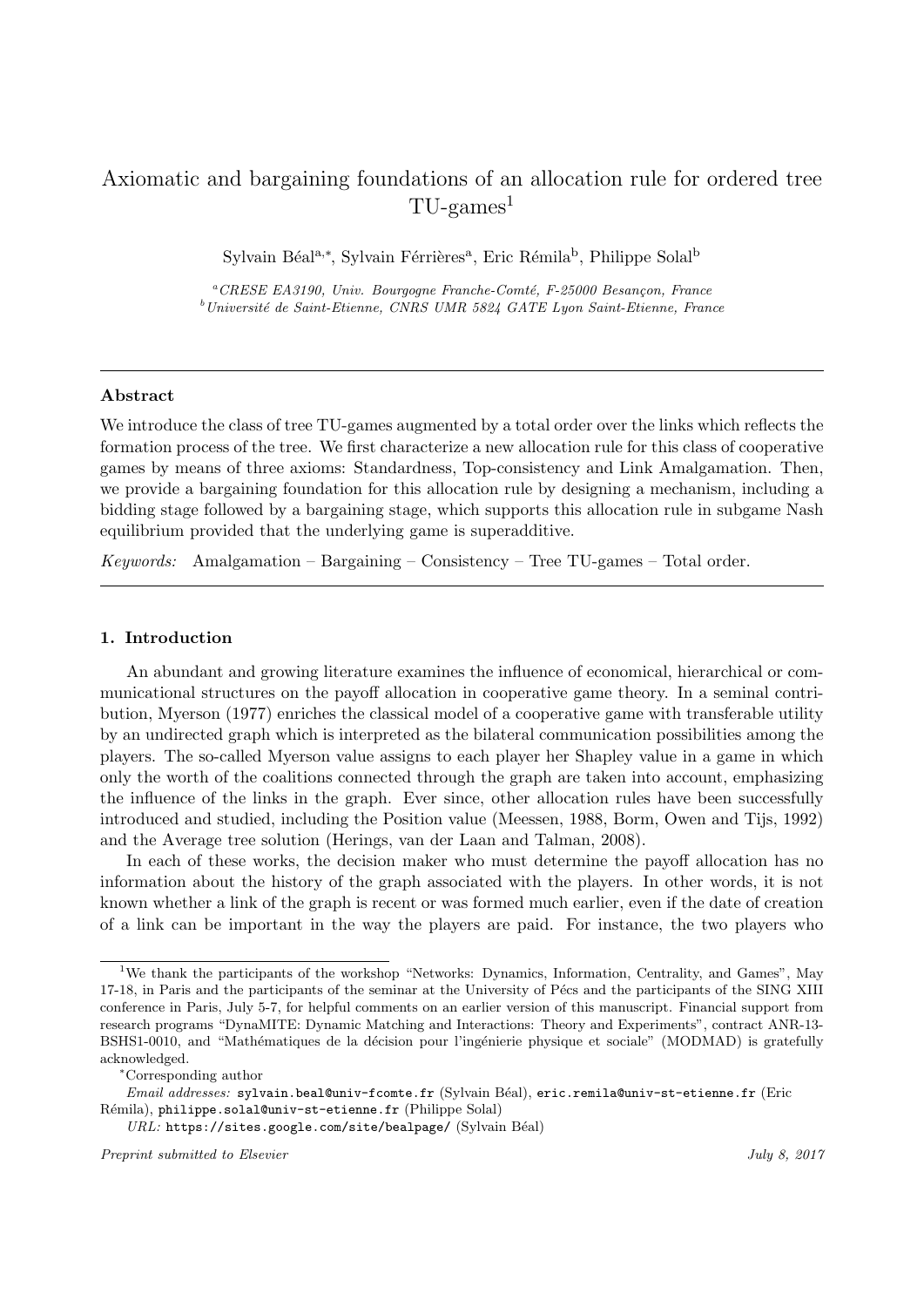initiated the formation of the graph by setting the very first link might be rewarded for that. There are several real situations in which such information is (publicly) available. If the players are cities and the links in the graph represent motorway connections, then it is easy to know the construction dates. If the players are countries and the links in the graph represent bilateral trade agreements, then the dates on which these agreements were signed is also known. If the players are Facebook members and a link exists in the graph if two members are friends on the social network, then Facebook lists friend request dates. In all examples, the oldest links probably reflect stronger affinities between the corresponding players. Finally, the links created fifty years ago by the founding members of the European Union are probably very important to determine today's distribution of power among the current members.

In this article, we further enrich Myerson's model by adding information about the formation of the graph. More specifically, we model that by a total order over the link set in which the greatest element is the most recent link added to construct the graph. The four-tuple given by a player set, a characteristic function, a graph and a total order over the link set is called an ordered tree TUgame. We restrict ourselves to the case where the graph is a tree, i.e. it is minimally connected in the sense that it is connected and contains no cycle. There is no equivalent model in the literature, to the best of our knowledge. The works by Demange (2004) and Khmelnitskaya (2010) may be seen as exceptions if the hierarchical structure (a rooted tree in both cases) associated with the cooperative game is interpreted as the sequence by which the graph has formed. The total order over the link set that we consider allows for much more flexibility in modeling the graph formation.

Our contribution is twofold.

In a first step, we introduce three axioms for an allocation rule on the class of ordered tree TUgames: Standardness, Top-consistency and Link amalgamation. Standardness is a classical axiom introduced in Hart and Mas-Colell (1989), which requires that in the two-player case, each one receives her stand-one worth plus an equal share of the surplus resulting from cooperation. Many allocation rules satisfy this axiom. Top-consistency implements a variant of the popular consistency principle (see Thomson, 2013). It is an invariance axiom with respect to a restricted ordered-tree TU-game defined over the set of players contained in one of the two components existing before the addition of the top link (the link eventually added). The worth of this component is computed by assuming that the players outside the component leave the game with their payoffs. The worth of each sub-coalition of the component is not affected. The tree and the order in this restricted situation are defined as the restriction of the original tree and order. Top-consistency demands that the payoffs of the remaining players are invariant to this restriction. Link Amalgamation is also an invariance axiom that follows the tradition of the axioms of amalgamation initiated by Lehrer (1988). Consider an operation of link contraction which removes a link from the tree while simultaneously amalgamating its two incident players. As an example, imagine that two adjacent municipalities merge as is frequently the case on French territory. The coalition function is altered accordingly: the worth a coalition not containing the amalgamated player is not affected; otherwise it is equal to the worth of the corresponding coalition containing the two amalgamated agents. Link amalgamation imposes that the payoffs of the players incident to a link built after the contracted link are not affected by these operations of amalgamation and contraction.

It turns out that the combination of these three axioms yields a unique efficient allocation rule, for which we provide a natural expression constructed recursively by following the order over the links. This allocation rule relies on the following intuitive principle. Imagine that the links of the graph are severed one by one according to the total order. After the cut of a link, each of the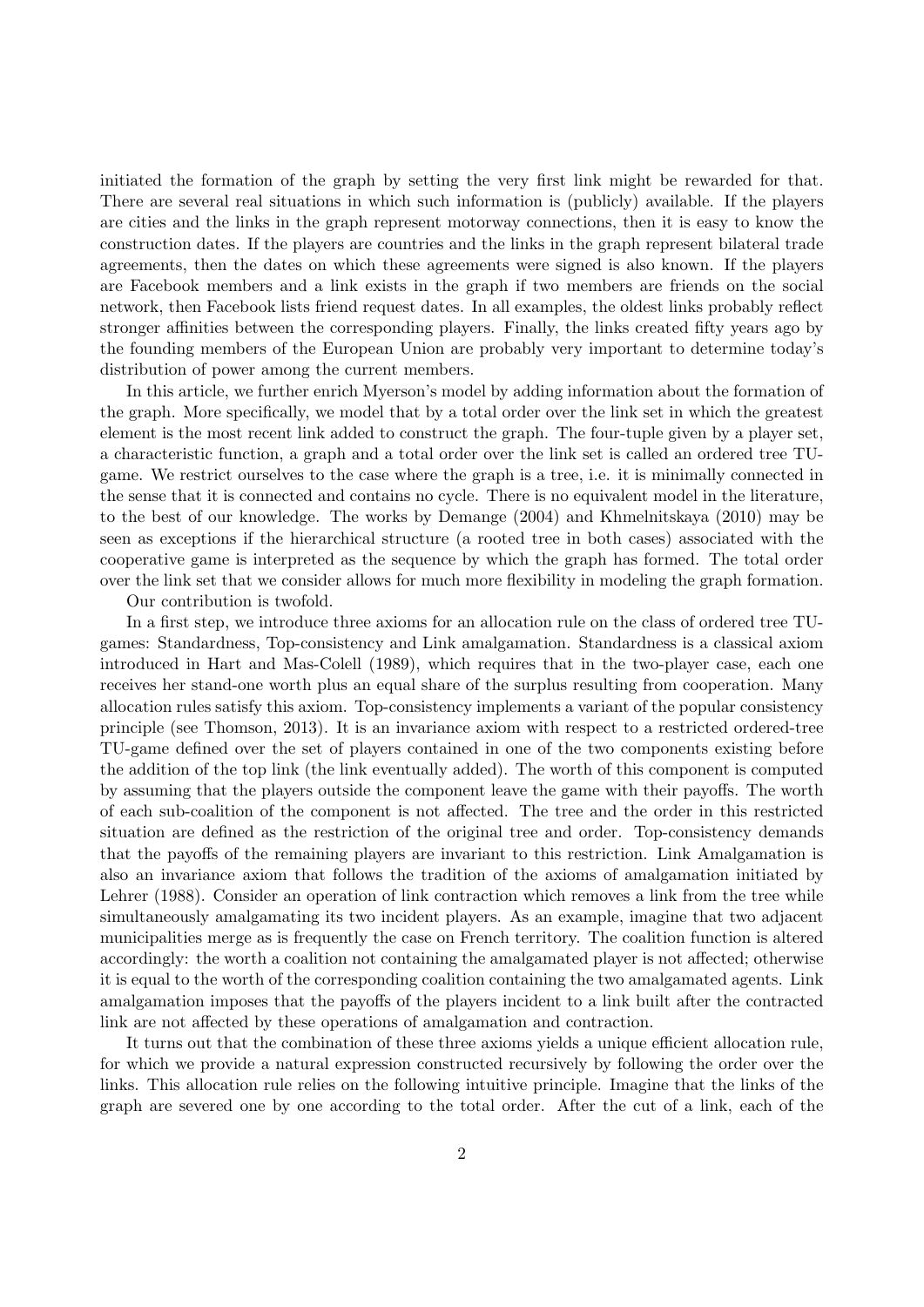two newly created components receives its worth plus half of the surplus generated by their former union. This payoff is only temporary if the current graph still contains links, and becomes the final payoff of the component when the graph is empty after successive applications of the above standard principle. Since an empty graph contains as many (singleton) components as the number of players, we obtain a final payoff for each player.

In a second step, we provide a bargaining foundation of the allocation rule characterized in the part of the article by designing a bidding mechanism. First, the order of the links is taken into account in the construction of the bidding mechanism. The latter starts with the top link. Both players incident to this links play in a bidding stage and, in a second stage, bargain over the surplus of cooperation. At this end of the bargaining stage, both players obtain an intermediary payoff. Then, the mechanism continues its route on both components that the top link connects, and so on until there is no link to consider. We show that this bidding mechanism supports the abovementioned allocation rule in subgame perfect equilibrium (SPE) when the underlying TU-game is superadditive.

This result is in line with the Nash program, which intends to bridge the gap between cooperative and noncooperative game theory. This research agenda has been recently influenced much by the work of Pérez-Castrillo and Wettstein (2001), where the Shapley value (Shapley, 1953) for TU-games is "implemented" through a mechanism consisting of a bidding stage followed by a proposal stage. Follow-up this seminal article, Ju and Wettstein (2009) and B´eal et al. (2017c) provide a class of bidding mechanisms for implementing and comparing several allocation rules for TU-games. Each of these bidding mechanisms is modeled through a non-cooperative extensive form game. The outcome of each SPE of this game coincides with the allocation of a payoff among a set of players that a solution concept for TU-games recommends. Our bidding mechanism belongs to this category.

The rest of the article is organized as follows. Section 2 gives the basic definitions. In section 3, we introduce the axioms and proceed to the axiomatic study. Section 4 presents the bidding mechanism and shows that it supports our allocation rule in SPE. Section 5 concludes.

# 2. Preliminaries

## 2.1. TU-games

Throughout this article, the cardinality of a finite set  $S$  will be denoted by the lower case  $s$ , the collection of all subsets of S will be denoted by  $2<sup>S</sup>$ , and, for notational convenience, we will write singleton  $\{i\}$  as i.

Let N be the universe of potential players and let  $N \subseteq N$  be a finite set of n players. Each subset S of N is called a coalition while N is called the grand coalition. A cooperative game with transferable utility or simply a TU-game on the player set N is a coalition function  $v: 2^N \longrightarrow \mathbb{R}$ such that  $v(\emptyset) = 0$ . For each coalition  $S \subseteq N$ ,  $v(S)$  describes the worth of the coalition S when its members cooperate.

A TU-game is superadditive if, for each pair of coalitions  $\{S,T\} \subseteq 2^N$  such that  $S \cap T = \emptyset$ , it holds that  $v(S \cup T) \ge v(S) + v(T)$ .

# 2.2. Ordered Tree TU-games

A (simple) graph is a pair  $(N, L)$ , where  $N \subseteq \mathbb{N} = \{1, 2, \ldots\}$  is a finite set of n nodes, representing a set of players, and L is a set of links. Each link is formed by a set of two distinct nodes associated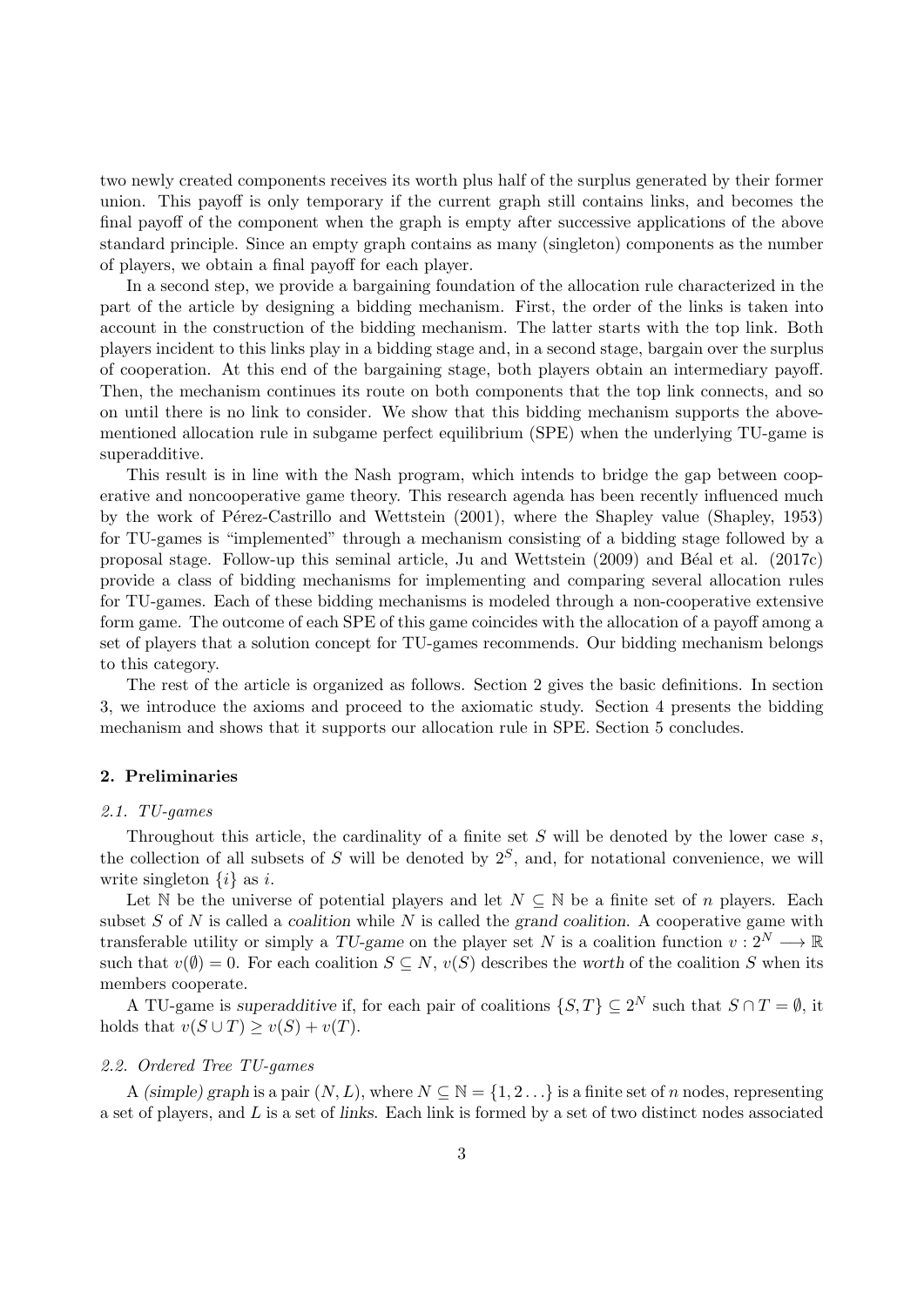with it, which are called its endpoints. A link with  $i \in N$  and  $j \in N \setminus i$  as endpoints is denoted by ij. For each  $i \in N$ , the set  $N(i)$  defined as  $\{j \in N \setminus i : ij \in L\}$  is the set of neighbors of i in  $(N, L)$ . A (simple) path from  $i \in N$  to  $j \in N \setminus i$  in  $(N, L)$  is a sequence of distinct players  $(i_1, \ldots, i_r)$ such that  $r \geq 2$ ,  $i_1 = i$ ,  $i_k i_{k+1} \in L$  for  $k = 1, \ldots, r - 1$ , and  $i_r = j$ . A tree is a graph  $(N, L)$  where either N contains only one element or such that for any two distinct players  $i, j \in N$ , there exists a unique path  $(i_1, i_2, \ldots, i_r)$  from  $i_1 = i$  to  $i_r = j$ . In a tree, the cardinality  $\ell$  of the set of links L is equal to  $n-1$ .

A TU-game on a tree with ordered links or simply an ordered tree TU-game is a quadruple  $(N, v, L, \preceq)$  such that  $(N, v)$  is a TU-game,  $(N, L)$  is a tree and  $(L, \preceq)$  is a total order. The interpretation is that links enter one-by-one to form L according to  $\preceq$ , where the greatest or top (lowest or bottom, respectively) element of  $(L, \preceq)$  represents the last (first, respectively) link added. The strict part of  $\preceq$  is denoted by  $\prec$ . Note that  $(L, \preceq)$  is significant only when the tree  $(N, L)$ contains at least two links, i.e.  $n \geq 3$ . Denote by G the class of all ordered tree TU-games of the form  $(N, v, L, \preceq)$ .

Sometimes, we will use the following decomposition of G: for each  $n \in \mathbb{N}$ , let  $G^n$  be the subclass of G formed by the ordered tree TU-games  $(N, v, L, \preceq) \in G$  containing exactly n players. We have:

$$
G = \bigcup_{n \in \mathbb{N}} G^n.
$$

#### 2.3. Allocation rules

In an ordered tree TU-game  $(N, v, L, \preceq) \in G$ , each player  $i \in N$  may receive a payoff  $x_i \in \mathbb{R}$ . A payoff vector  $x = (x_i)_{i \in N} \in \mathbb{R}^n$  lists a payoff  $x_i \in \mathbb{R}$  for each  $i \in N$ . For any nonempty coalition  $S \in 2^N$ , the notation  $x_S$  stands for  $\sum_{i \in S} x_i$ . An allocation rule  $\Phi$  on G is a mapping  $\Phi: G \longrightarrow \bigcup_{n\in\mathbb{N}} \mathbb{R}^n$  which uniquely determines, for each  $n \in \mathbb{N}$  and each  $(N, v, L, \preceq) \in G^n$ , a payoff vector  $\Phi(N, v, L, \preceq) \in \mathbb{R}^n$ .

#### 3. Standardness, Link amalgamation and Top-consistency

In this section, we introduce four axioms for a solution  $\Phi$  on G and then proceed to an axiomatic study. The first two axioms are standard in the literature.

**Efficiency** An allocation rule  $\Phi$  on G is efficient if, for each  $(N, v, L, \preceq) \in G$ , it holds that:

$$
\Phi_N(N, v, L, \preceq) = v(N).
$$

**Standardness** An allocation rule  $\Phi$  on G is standard if, for each  $(N, v, L, \preceq) \in G$  containing two players, say  $N = \{i, j\}$ , it holds that:

$$
\Phi_i(N, v, L, \preceq) = v(i) + \frac{v(N) - v(i) - v(j)}{2} \text{ and } \Phi_j(N, v, L, \preceq) = v(j) + \frac{v(N) - v(i) - v(j)}{2}.
$$

Note that Standardness implies Efficiency for the subclass of ordered tree TU-games containing two players.

The third axiom belongs to the family of axioms that incorporate an amalgamation principle. Such an axiom says something about the changes in payoffs when two players are amalgamated to act as if they were a single player. Precisely, our axiom indicates that if two neighbors are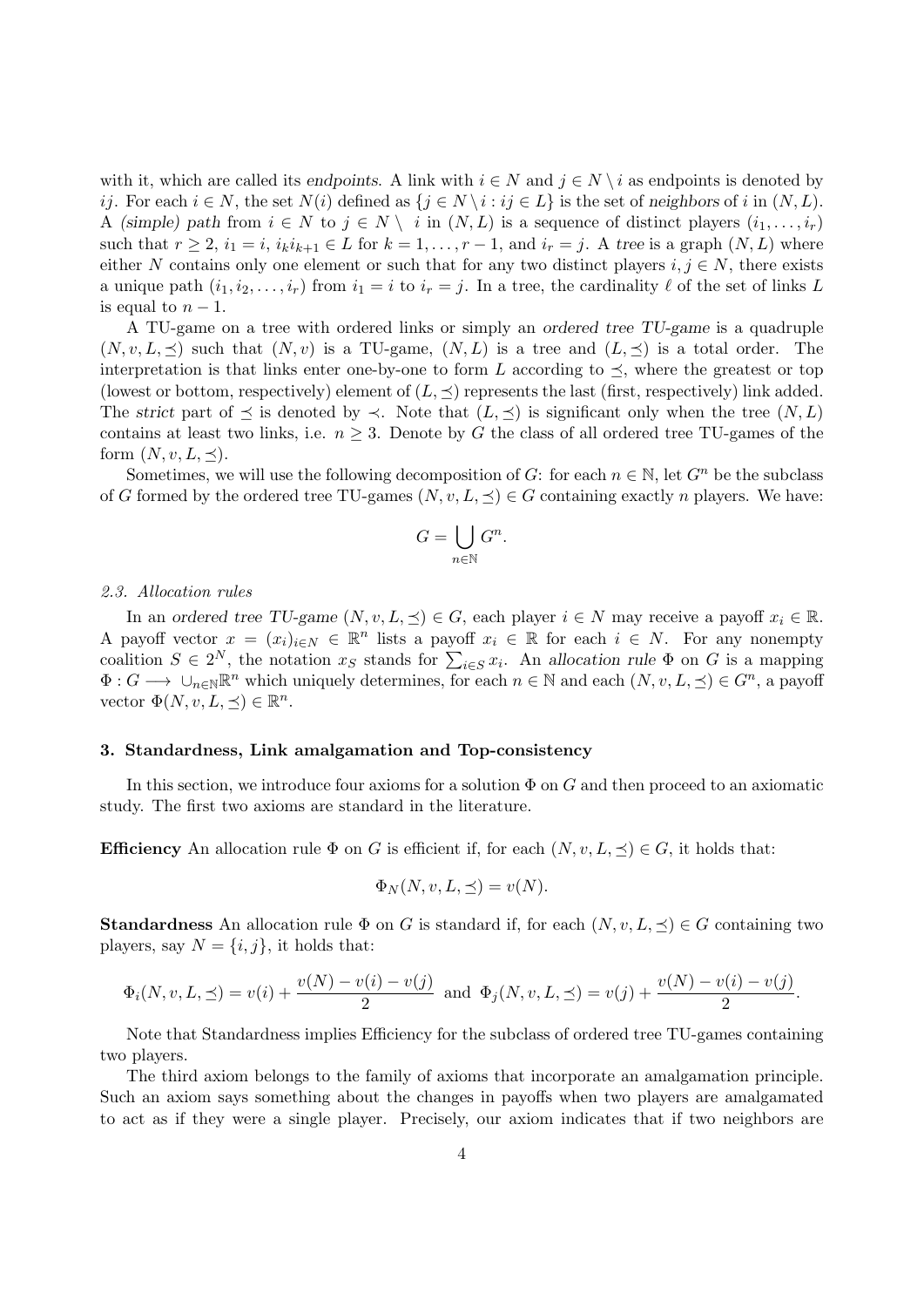amalgamated and the link joining them contracted, then the payoff of each player incident to a link entering after the contracted link is unchanged. Formally, pick any  $(N, v, L, \preceq) \in G$  containing at least three players, and any link  $ij \in L$ . Define the ordered tree TU-game  $(N^{ij}, v^{ij}, L^{ij}, \preceq^{ij}) \in G$ resulting from the amalgamation of the two neighbors i and j and the contraction of the link ij as follows:

- 1. The player set is  $N^{ij} = (N \setminus \{i, j\}) \cup \{\overline{ij}\}\)$ . Because i and j collude and act as a single entity, they are amalgamated into a new single entity  $\overline{ij}$ ;
- 2. The coalition function  $v^{ij}: 2^{N^{ij}} \longrightarrow \mathbb{R}$  takes into account the fact that  $\overline{ij}$  results from the amalgamation of two neighbors who act as a single entity:

$$
v^{ij}(S) = \begin{cases} v((S \cup \{i,j\}) \setminus \overline{ij}) & \text{if } \overline{ij} \in S, \\ v(S) & \text{if } \overline{ij} \notin S. \end{cases}
$$

3. The set of links is modified accordingly. Because  $\overline{ij}$  is a new single entity, the link ij is contracted:

$$
L^{ij} = (L \setminus \{pq \in L : \{p,q\} \cap \{i,j\} \neq \emptyset\}) \cup \{\overline{ij}q : iq \in L \text{ or } jq \in L, q \in N \setminus \{i,j\}\}.
$$

4. Because  $(N, L)$  is a tree, for each  $p \in N \setminus \{i, j\}$ ,  $ij \in L$  and  $ip \in L$ , we have  $jp \notin L$ . It follows that there is a bijective function  $o: L \setminus ij \longrightarrow L^{ij}$  defined as follows:

$$
o(pq) = \begin{cases} pq & \text{if } \{i,j\} \cap \{p,q\} = \emptyset, \\ \overline{ij}q & \text{if } p = i \text{ and } q \in N(i), \\ \overline{ij}q & \text{if } p = j \text{ and } q \in N(j). \end{cases}
$$

The total order  $(L^{ij}, \preceq^{ij})$ , induced by  $(L, \preceq)$ ,  $ij \in L$  and the function *o*, is as follows:

$$
\forall pq, uz \in L \setminus ij, \quad o(pq) \preceq^{ij} o(uz) :\iff pq \preceq uz,
$$

which means that the order in which links have been created is preserved.

**Link amalgamation** An allocation rule  $\Phi$  on G satisfies the axiom of Link amalgamation if, for each  $(N, v, L, \preceq) \in G$ , each pair of neighbors  $\{i, j\} \subseteq N$  and each  $p \in N \setminus \{i, j\}$  where there is  $i_k i_{k+1} \in L$  such that  $ij \prec i_k i_{k+1}$  on the unique path  $(i_1, i_2, \ldots, i_r)$  from  $i_1 = p$  to  $i_r = i$  in  $(N, L)$ , it holds that:

$$
\Phi_p(N^{ij}, v^{ij}, L^{ij}, \preceq^{ij}) = \Phi_p(N, v, L, \preceq).
$$

Note that the axiom of Link amalgamation applies in ordered tree TU-games containing at least three players.

The last axiom incorporates a consistency principle. Informally, a consistency principle states the following. Fix an allocation rule for a class of cooperative games, consider an element of this class of cooperative games as well as the payoff vector chosen by the allocation rule for this game. Assume that a coalition of agents are paid according this vector and leave the game. Then, the remaining players examine the possibility to renegotiate the payoff allocation between them. Such a situation may be described by a reduced game on the remaining players in which the worth of each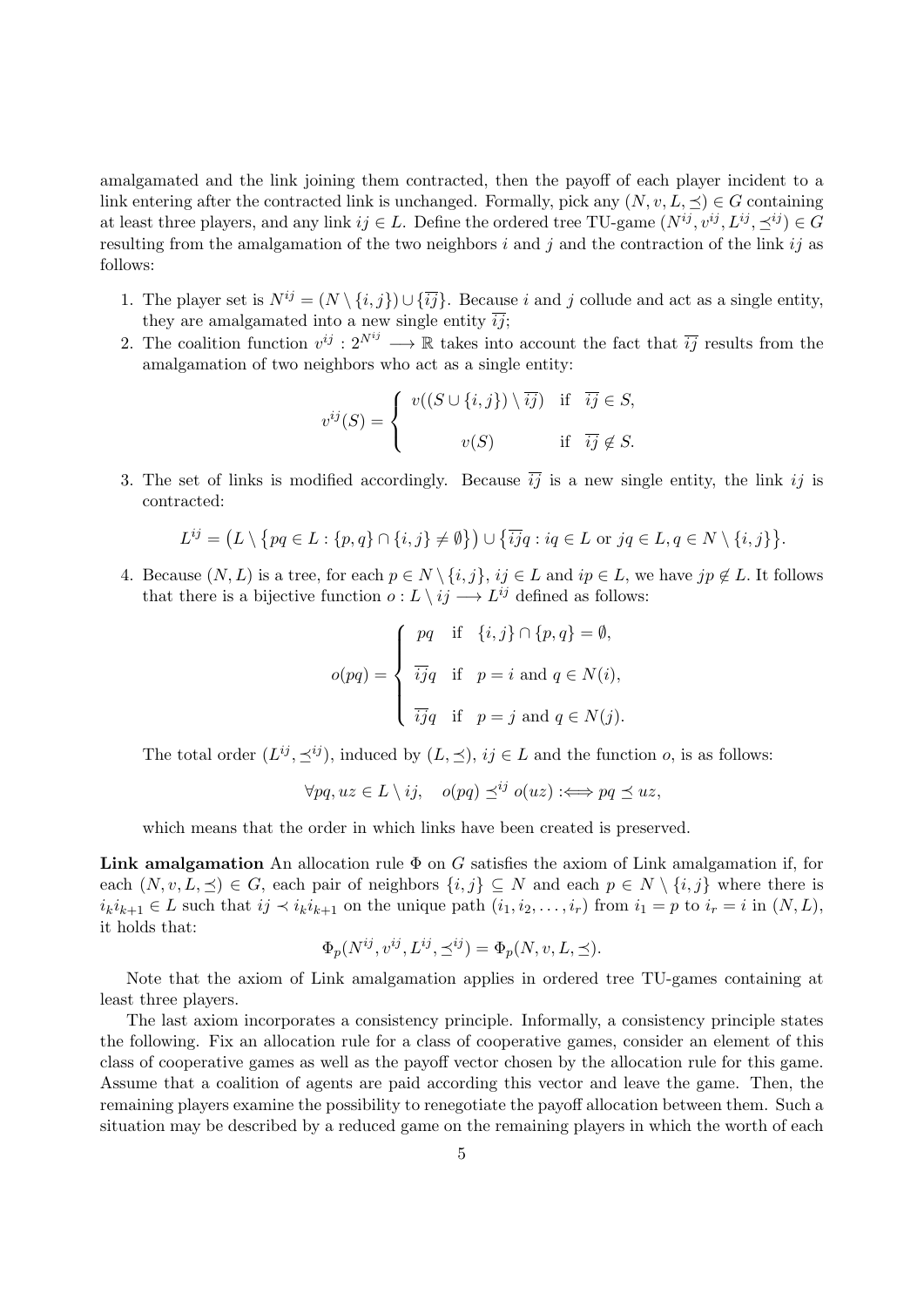coalition needs to be re-evaluated. The solution is consistent if, for this reduced game, the payoffs distributed by the allocation rule coincide with the payoffs allocated in the original game. As underlined by Aumann (2008) and Thomson (2013), the consistency principle has been examined in the context of a great variety of concrete problems of resource allocation. In one form or another, it is common to almost all solutions and often plays a key role in axiomatic characterizations of the solutions. In the context of ordered tree TU-games, we design a consistency axiom which takes into account the order in which links are added.

Pick any  $(N, v, L, \preceq) \in G$  and the top link of  $(N, \preceq)$ , say the link  $ij \in L$ . Define  $C_i^N$  as the set of players, including  $i$ , such that the unique path connecting them to  $i$  does not contain  $j$ ; define  $C_j^N$  in a similar way. Note that  $\{C_i^N, C_j^N\}$  forms a partition of N. Fix a payoff vector  $x = (x_i)_{i \in \mathbb{N}} \in \mathbb{R}^n$ . Assume that the payoffs have been distributed according to the payoff vector x and that the members of  $C_j^N$  leave the game with their component of the vector x. Let us re-evaluate the situation of the members of  $C_i^N$  at this point. To do this, we define the reduced game  $(N_{i,x}, v_{i,x}, L_{i,x}, \preceq_{i,x}) \in G$  they face as follows:

- 1. The player set  $N_{i,x} = C_i^N$ ;
- 2. The coalition function  $v_{i,x}: 2^{N_{i,x}} \longrightarrow \mathbb{R}$  takes into account that the players in  $C_j^N$  are already paid according to x:

$$
v_{i,x}(S) = \begin{cases} v(N) - x_{C_j^N} & \text{if } S = N_{i,x}, \\ v(S) & \text{if } S \subset N_{i,x}. \end{cases}
$$

The TU-game  $(N_{i,x}, v_{i,x})$  is sometimes called the projected reduced game (see, for instance, Funaki and Yamato, 2001).

3. The tree  $(N_{i,x}, L_{i,x})$  is the subtree induced by  $N^{i,x}$  on  $(N, L)$ , i.e.

$$
L_{i,x} = \{ pq \in L : p, q \in C_i^N \}.
$$

4. The total order  $(L_{i,x}, \preceq_{i,x})$  is the restriction of  $(L, \preceq)$  to  $L_{i,x}$ .

Therefore,  $v_{i,x}(N_{i,x})$  is the total worth left for the remaining players  $N_{i,x} = C_{i,x}$  who interact according to  $(N_{i,x}, v_{i,x}, L_{i,x}, \preceq_{i,x})$ ; this worth is the only parameter which depends on values  $x_p$ ,  $p \in C_j^N$ . Fix an allocation rule  $\Phi$  on G. For the sake of notation, we will denote the reduced game  $(N_{i, \Phi(N, v, L, \preceq)}, v_{i, \Phi(N, v, L, \preceq)}, L_{i, \Phi(N, v, L, \preceq)}, \preceq_{i, \Phi(N, v, L, \preceq)})$  by  $(N_{i, \Phi}, v_{i, \Phi}, L_{i, \Phi}, \preceq_{i, \Phi}).$ 

**Top consistency** An allocation rule  $\Phi$  on G is Top consistent if, for any  $(N, v, L \prec) \in G$ , where  $ij \in L$  denotes the top link of  $(N, \prec)$ , it holds that:

$$
\forall p \in N_{i,\Phi}, \quad \Phi_p(N_{i,\Phi}, v_{i,\Phi}, L_{i,\Phi}, \preceq_{i,\Phi}) = \Phi_p(N, v, L, \preceq).
$$

The first result of this section establishes that the combination of Standardness and Topconsistency implies Efficiency.

**Proposition 1** Let  $\Phi$  be an allocation rule on G which satisfies Standardness and Top consistency. Then, Φ satisfies Efficiency.

Proof. Consider any  $(N, v, L, \preceq) \in G$ . We distinguish two cases according to the number of elements in N.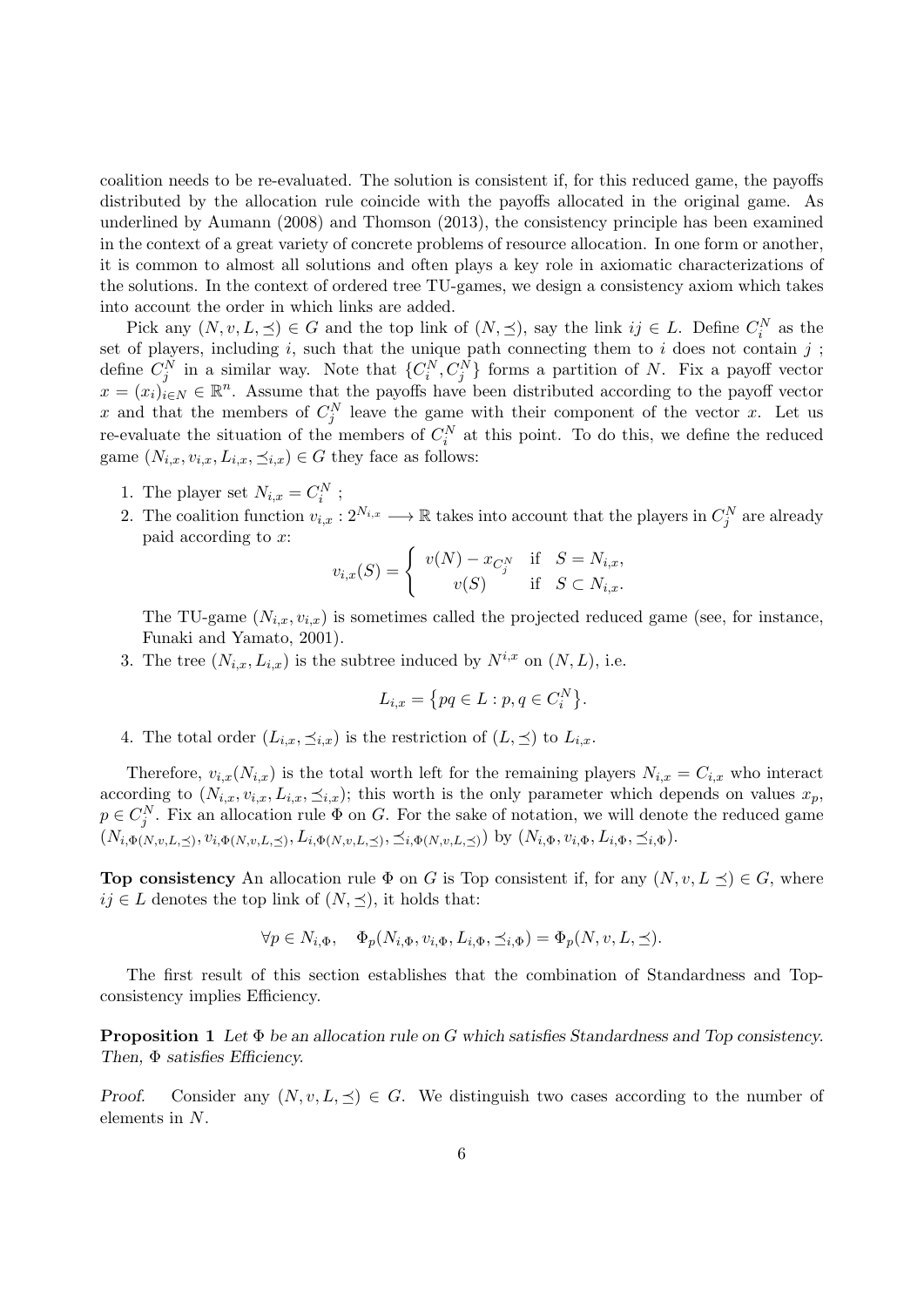**Case 1** Assume that N contains only one elements, say  $N = \{i\}$ , which implies that  $L = \emptyset$ , and so  $(L, \preceq)$  is void. From  $({i}, v, \emptyset, \emptyset)$ , construct the ordered tree TU-games  $({i}, j, w, \{ij\}, \preceq)$ , where  $w(i) = v(i), w(j) = 0$  and  $w(\{i, j\}) = v(i)$ . Because there is only one link ij, we have  $ij \preceq ij$ . Applying Standardness, we have:

$$
\Phi_i(\{i, j\}, w, \{ij\}, \preceq) = v(i) \text{ and } \Phi_j(\{i, j\}, w, \{ij\}, \preceq) = 0 \tag{1}
$$

By Top consistency, we have:

$$
\Phi_i(\{i,j\}_{i,\Phi}, w_{i,\Phi}, \{ij\}_{i,\Phi}, \preceq_{i,\Phi}) = \Phi_i(\{i,j\}, w, \{ij\}, \preceq),
$$
\n(2)

where  $\{i, j\}_{i, \Phi} = \{i\},\$ 

$$
w_{i,\Phi}(\{i\}) = w(\{i,j\}) - \Phi_j(\{i,j\}, w, \{ij\}, \preceq) = v(i) - 0 = v(i),
$$

and  $\preceq_{i,\Phi}$  is void. Therefore,  $({i, j}_{i,\Phi}, w_{i,\Phi}, {ij}_{i,\Phi}, \preceq_{i,\Phi}) = ({i}, v, \emptyset, \emptyset)$  and so:

$$
\Phi_i(\{i,j\}_{i,\Phi}, w_{i,\Phi}, \{ij\}_{i,\Phi}, \preceq_{i,\Phi}) = \Phi_i(\{i\}, v, \emptyset, \emptyset) \tag{3}
$$

By  $(1)$ ,  $(2)$  and  $(3)$ , we conclude that:

$$
\Phi_i(\{i\}, v, \emptyset, \emptyset) = v(i),
$$

as desired.

Case 2 Assume that N contains at least two players. We proceed by induction on the number  $n \geq 2$  of players.

Initial step Consider any  $(N, v, L, \preceq) \in G^2$ . The result follows by Standardness.

Induction hypothesis Assume that  $\Phi$  is Efficient for each  $(N, v, L, \preceq) \in G^n$ ,  $2 \le n \le r$ ,  $r \ge 2$ . Induction step Consider any  $(N, v, L, \preceq) \in G^{r+1}$ . Let  $ij \in L$  be the top link of  $(L, \preceq)$ . By Top consistency, we have:

$$
\forall p \in C_i^N, \quad \Phi_p(N, v, L, \preceq) = \Phi_p(N_{i, \Phi}, v_{i, \Phi}, L_{i, \Phi}, \preceq_{i, \Phi}) \tag{4}
$$

Because  $c_i^N \leq r$  we can apply the induction hypothesis to obtain:

$$
\begin{array}{rcl}\n\Phi_{C_i^N}(N_{i,\Phi}, v_{i,\Phi}, L_{i,\Phi}, \preceq_{i,\Phi}) & = & v_{i,\Phi}(C_i^N) \\
& = & v(N) - \Phi_{C_j^N}(N, v, L, \preceq),\n\end{array}
$$

where the second equality follows from the definition of  $(N_{i,\Phi}, v_{i,\Phi})$ . Combining the above equality with equation  $(4)$ , we obtain:

$$
\begin{array}{rcl}\n\Phi_{C_i^N}(N_{i,\Phi}, v_{i,\Phi}, L_{i,\Phi}, \preceq_{i,\Phi}) & = & \Phi_{C_i^N}(N, v, L, \preceq) \\
& = & v(N) - \Phi_{C_j^N}(N, v, L, \preceq).\n\end{array}
$$

Because  $\{C_i^N, C_j^N\}$  forms a partition of N, we conclude that  $\Phi_N(N, v, L, \preceq) = v(N)$ , as desired. This completes the proof of Proposition 1.

The following proposition establishes that there is at most allocation rule on G which satisfies Standardness, Link amalgamation, and Top consistency.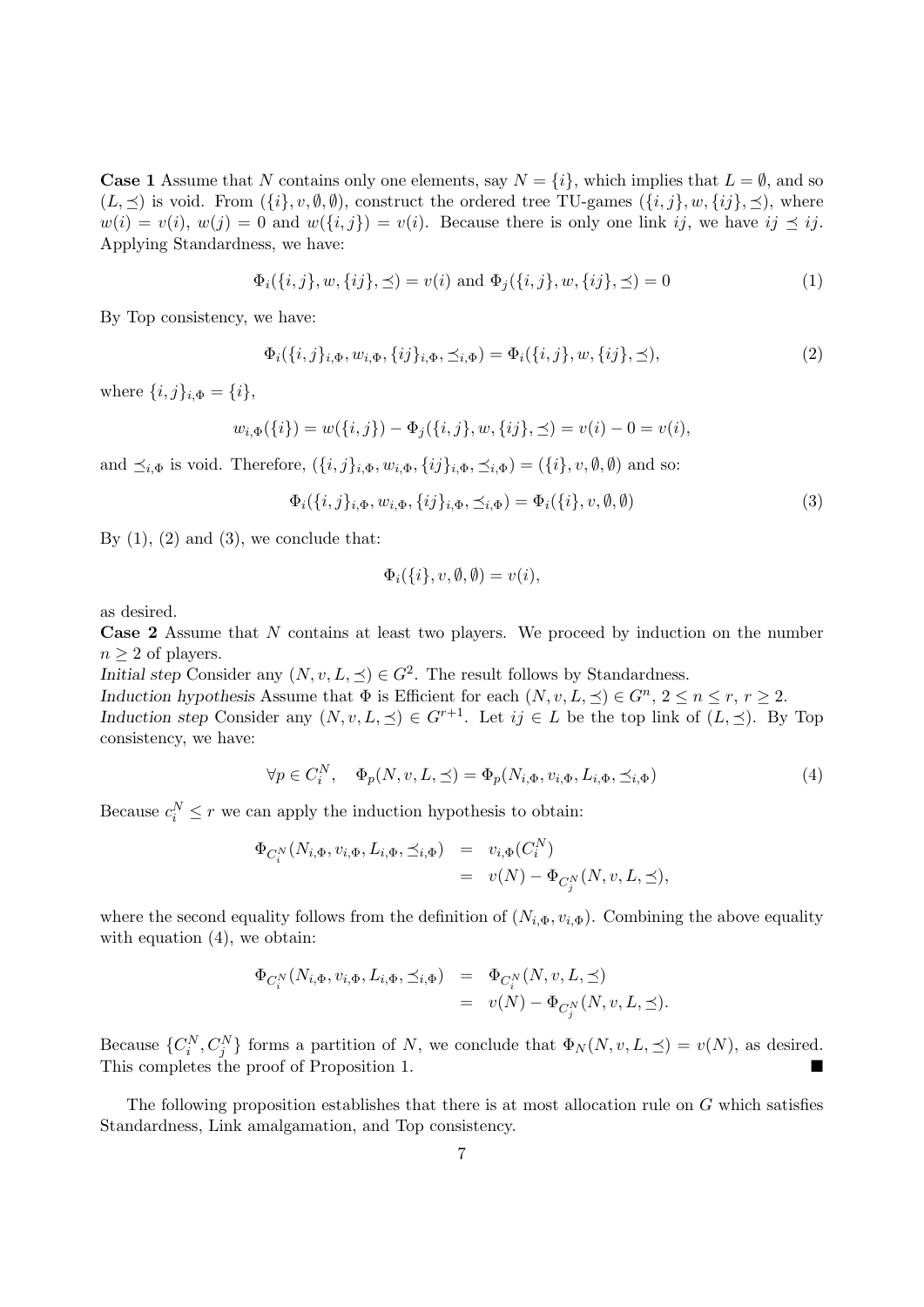**Proposition 2** There exists at most one allocation rule  $\Phi$  on G which satisfies Standardness, Link amalgamation, and Top consistency.

*Proof.* Consider any allocation rule  $\Phi$  on G which satisfies Standardness, Link amalgamation and Top consistency. To show:  $\Phi$  is uniquely determined on G. The proof is done by induction on the number of players in  $(N, v, L, \preceq) \in G$ .

Initial step If  $(N, v, L, \preceq) \in G^1$ , the result holds by Proposition 1. If  $(N, v, L, \preceq) \in G^2$ , the result holds by Standardness.

Induction hypothesis Assume that  $\Phi$  is uniquely determined for each subclass  $G^n$ ,  $1 \leq n \leq r$ , where  $r \geq 2$ .

Induction step Consider any  $(N, v, L \preceq) \in G^{r+1}$ . Let  $ij \in L$  be the bottom link of  $(L, \preceq)$ . Pick any  $p \in N \setminus \{i, j\}$ , which is possible since  $r \geq 3$ . Assume that the neighbors i and j collude and act as a single entity  $\overline{ij}$ . The player set  $N^{ij}$  contains exactly r players. By the induction hypothesis,  $\Phi_p(N^{ij}, v^{ij}, L^{ij}, \preceq^{ij})$  is uniquely determined. Because ij is the first link to be created, we conclude by Link amalgamation that:

$$
\forall p \in N \setminus \{i, j\}, \quad \Phi_p(N, v, L, \preceq) = \Phi_p(N^{ij}, v^{ij}, L^{ij}, \preceq^{ij}),
$$

which proves that, for each  $p \in N \setminus \{i, j\}, \Phi_p(N, v, L, \preceq)$  is uniquely determined. It remains to show that  $\Phi_i(N, v, L, \preceq)$  and  $\Phi_i(N, v, L, \preceq)$  are uniquely determined. To this end, consider the top link uz of  $(N, \leq)$ . Because  $r \geq 3$ , it is the case that  $uz \neq ij$ . It follows that either  $\{i, j\} \subseteq C_u^N$  or  $\{i, j\} \subseteq C_{z_{\lambda}N}^N$ . Assume, without loss of generality, that  $\{i, j\} \subseteq C_u^N$ . From above, we know that, for each  $p \in C_z^N \subseteq N \setminus \{i, j\}, \Phi_p(N, v, L, \preceq)$  is uniquely determined. Therefore, the worth  $v_{u, \Phi}(N_{u, \Phi})$ of the coalition  $N_{u,\Phi}$ ,

$$
v_{u,\Phi}(N_{u,\Phi}) = v(N) - \Phi_{C_z^N}(N, v, L, \preceq),
$$

is well-defined, so is the reduced game  $(N_{u,\Phi}, v_{u,\Phi}, L_{u,\Phi}, \preceq_{u,\Phi})$ . The player set  $N_{u,\Phi} = C_u^N$  contains at most  $r$  players. Thus, we can apply the induction hypothesis to conclude that:

$$
\forall p \in C_u^p, \quad \Phi_p(N_{u,\Phi}, v_{u,\Phi}, L_{u,\Phi}, \preceq_{u,\Phi})
$$

is uniquely determined. In particular,  $\Phi_i(N_{u,\Phi}, v_{u,\Phi}, L_{u,\Phi}, \preceq_{u,\Phi})$  and  $\Phi_i(N_{u,\Phi}, v_{u,\Phi}, L_{u,\Phi}, \preceq_{u,\Phi})$  are uniquely determined. From Top consistency, it holds that:

$$
\Phi_i(N, v, L, \preceq) = \Phi_i(N_{u, \Phi}, v_{u, \Phi}, L_{u, \Phi}, \preceq_{u, \Phi}) \text{ and } \Phi_j(N, v, L, \preceq) = \Phi_j(N_{u, \Phi}, v_{u, \Phi}, L_{u, \Phi}, \preceq_{u, \Phi}),
$$

which ensures that  $\Phi_i(N, v, L, \preceq)$  and  $\Phi_i(N, v, L, \preceq)$  are uniquely determined. This completes the induction step.

Conclude that  $\Phi$  is uniquely determined on G.

Notice that in the proof of Proposition 2, we only amalgamate the two endpoints of the bottom link. Therefore, we can weaken the axiom of Link amalgamation by considering only the bottom link. This results in the following axiom.

Bottom link amalgamation An allocation rule  $\Phi$  on G satisfies the axiom of Bottom link amalgamation if, for each  $(N, v, L, \preceq) \in G$  and  $p \in N \setminus \{i, j\}$  where  $ij \in L$  denotes the bottom link of  $(L, \prec)$ , it holds that:

$$
\forall p \in N \setminus \{i, j\}, \quad \Phi_p(N^{ij}, v^{ij}, L^{ij}, \preceq^{ij}) = \Phi_p(N, v, L, \preceq).
$$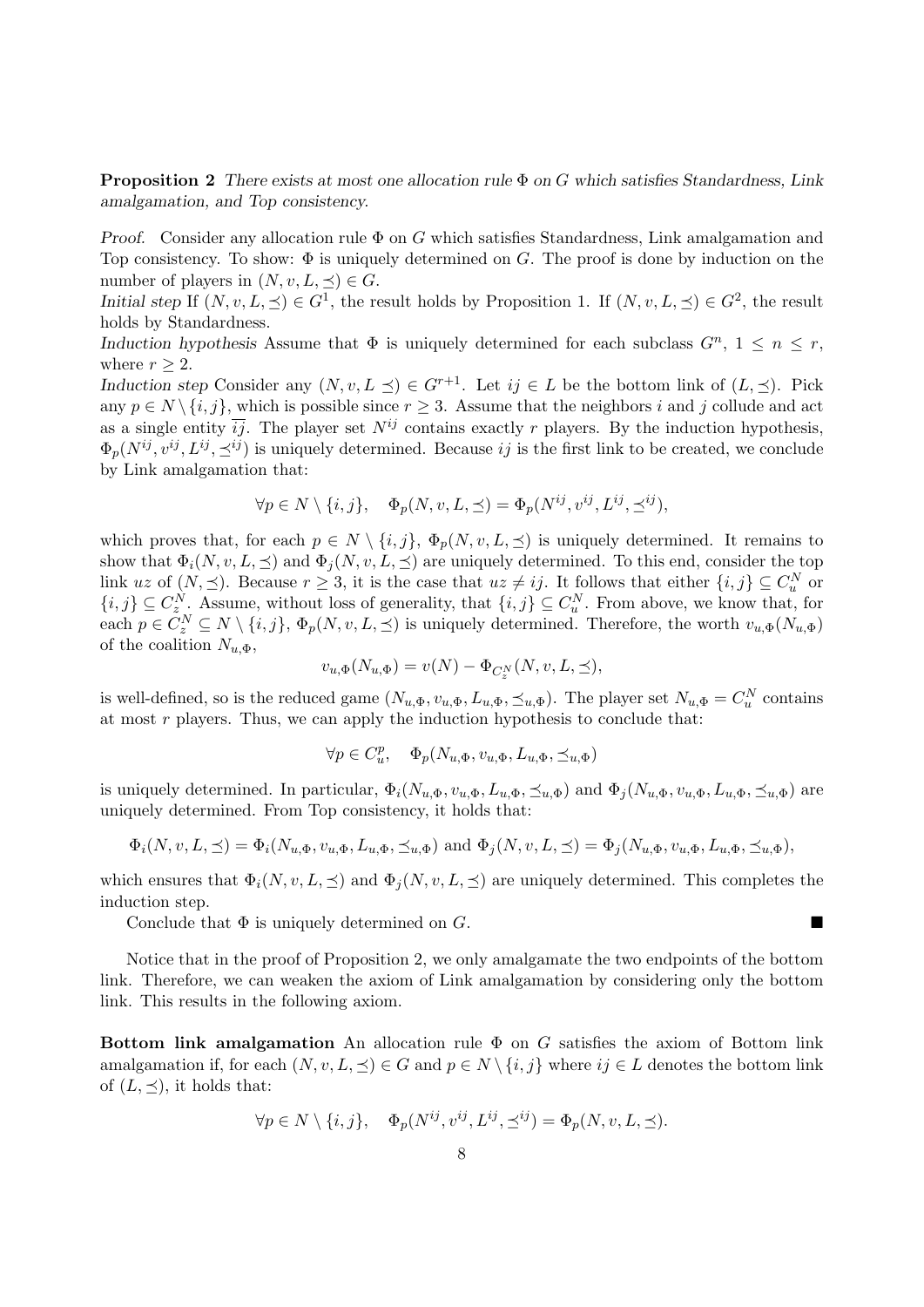**Proposition 3** There exists at most one allocation rule  $\Phi$  on G which satisfies Standardness, Bottom link amalgamation, and Top consistency.

Remark Bottom link amalgamation and Link amalgamation are in line with other axioms of amalgamation, collusion or merging initiated by Lehrer (1988) for TU-games. There is however a difference. Our axioms do not compare the payoff of the amalgamated agent with the sum of the payoffs of its constituents in the original situation. For instance, many characterizations of the Banzhaf value (1965) for TU-games, the Banzhaf graph value for graph TU-games (Alonso-Meijide, Fiestras-Janeiro 2006) and the Banzhaf-Owen graph value for graph TU-games with a priori unions (Alonso-Meijide et al. 2009) use a principle of neutrality meaning that the sum of the payoffs of two players/neighbors does not change if these two players/neighbors merge into a single player. In this sense, two players/neighbors never benefit from acting as one entity. In contrast, Link amalgamation and Bottom link amalgamation indicate that if two neighbors are amalgamated into one player, then the payoffs of certain other agents are invariant. This principle of invariance is inspired from the axiom of Amalgamation in B´eal et al (2015) for rooted tree TUgames and the axiom of Invariance with respect to cone amalgamation in Béal et al.  $(2017a)$  for tree TU-games. The main difference between Link amalgamation and these axioms is that in Link amalgamation all pairs of neighbors, except those involved in the top link, are allowed to collude, whereas in Amalgamation and Invariance with respect to cone amalgamation only particular sets of players can collude (the set of subordinates of a player and the so-called cone a tree, respectively). Nevertheless, combining Bottom link amalgamation with Efficiency allows to restore the abovementioned principle of neutrality. Precisely, assume that an allocation rule  $\Phi$  on G satisfies Bottom link amalgamation and Efficiency. Then, we have:

$$
\Phi_i(N, v, L \preceq) + \Phi_j(N, v, L \preceq) = \Phi_{\overline{ij}}(N^{ij}, v^{ij}, L^{ij} \preceq^{ij}).
$$

To see this, consider the bottom link  $ij \in L$  and the associated game  $(N^{ij}, v^{ij}, L^{ij} \preceq^{ij})$ . On the one hand, by Bottom link amalgamation, we have:

$$
\forall p \in N \setminus \{i, j\}, \quad \Phi_p(N^{ij}, v^{ij}, L^{ij}, \preceq^{ij}) = \Phi_p(N, v, L, \preceq).
$$

On the other hand, by Efficiency, we have:

$$
\sum_{p \in N \setminus \{i,j\}} \Phi_p(N^{ij}, v^{ij}, L^{ij}, \preceq^{ij}) + \Phi_{\overline{ij}}(N^{ij}, v^{ij}, L^{ij} \preceq^{ij}) = v^{ij}(N^{ij})
$$

and

$$
\sum_{p \in N \setminus \{i,j\}} \Phi_p(N, v, L \preceq) + \Phi_i(N, v, L \preceq) + \Phi_j(N, v, L \preceq) = v(N).
$$

Because  $v^{ij}(N^{ij}) = v(N)$ , we get:

$$
\Phi_i(N, v, L \preceq) + \Phi_j(N, v, L \preceq) = \Phi_{\overline{ij}}(N^{ij}, v^{ij}, L^{ij} \preceq^{ij}).
$$

It is also worth mentioning the work by van den Brink (2012) who considers the possibility that two neighbors collude in a tree TU-game. The main difference with our operation of amalgamation is that that the operation of collusion envisaged by van den Brink leaves the player set and the link set unchanged.  $\square$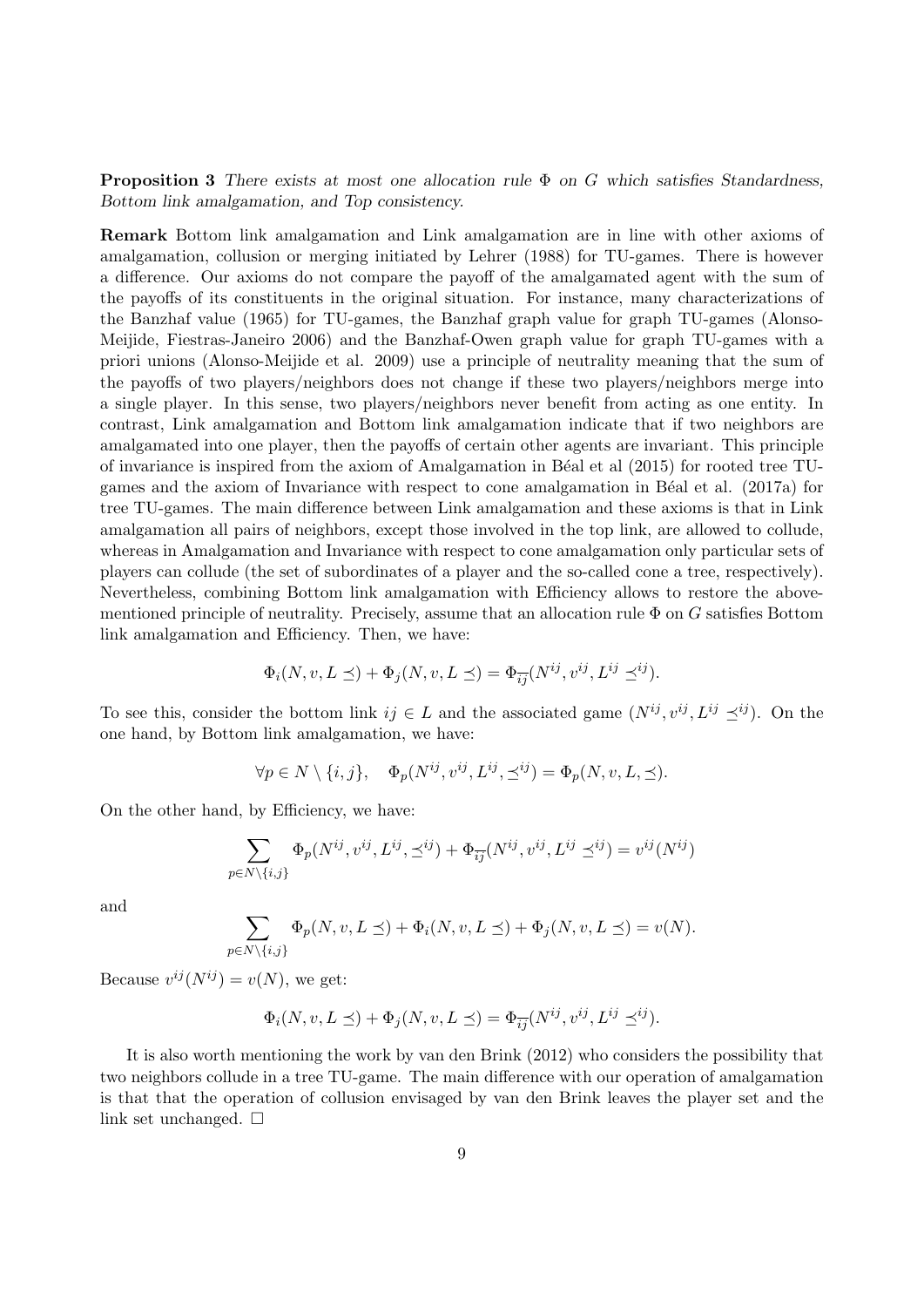Having proved that Standardness, (Bottom) Link amalgamation, and Top consistency determine at most one allocation rule on  $G$ , we are now going to prove that such an allocation rule exists and provide a closed form expression for it. To this end, we need a definition. From any  $(N, v, L, \preceq) \in G$  containing at least two agents, we create an associated ordered tree TU-games  $(N_i, v_i, L_i, \preceq_i) \in G$ , where  $i \in N$  is one of the two endpoints of the top link of  $(N, \preceq)$ , as follows:

- 1. The player set  $N_i = C_i^N$ ;
- 2. The coalition function  $v_i: 2^{N_i} \longrightarrow \mathbb{R}$  is such that:

$$
v_i(S) = \begin{cases} v(C_i^N) + \frac{v(N) - v(C_i^N) - v(C_j^N)}{2} & \text{if } S = N_i, \\ v(S) & \text{if } S \subset N_i; \end{cases}
$$

3. The tree  $(N_i, L_i)$  is the subtree induced by  $N^i$  on  $(N, L)$ , i.e.

$$
L_i = \{ pq \in L : p, q \in C_i^N \};
$$

4. The total order  $(L_i, \preceq_i)$  is the restriction of  $(L, \preceq)$  to  $L^i$ .

On the class of ordered tree TU-games G, define recursively the allocation rule  $\Phi^e$  as follows:

- (a) For any  $(N, v, L, \preceq) \in G$  such that  $N = \{i\}, i \in \mathbb{N}, \Phi_i^e(N, v, L, \preceq) = v(N);$
- (b) For any  $(N, v, L, \preceq) \in G$  such that  $n \geq 2$ ,

$$
\forall p \in C_i^N, \quad \Phi_p^e(N, v, L, \preceq) = \Phi_p^e(N_i, v_i, L_i, \preceq_i),
$$

where  $i \in N$  is one of the two endpoints of the top link of  $(N, \preceq)$ .

The following example illustrates the computation of  $\Phi^e$ .

**Example 1** Let the ordered tree TU-game  $(N, v, L, \preceq)$  be given by  $N = \{1, 2, 3, 4, 5\}$ , for each  $i \in N$ ,  $v(i) = i$ , for each other nonempty coalition  $S \in 2^N$ ,  $v(S) = s^2$ ,  $L = \{12, 23, 34, 25\}$  and  $12 \leq 25 \leq 34 \leq 23$ . Figure 1 describes the formation process of the tree from left to right. Thus,



Figure 1: Formation process of  $(N, L)$  according to  $\preceq$ .

the top link is 23 and so  $C_2^N = \{1, 2, 5\}$ ,  $C_3^N = \{3, 4\}$ . By point (b) of the definition of  $\Phi^e$  we have:

$$
\forall i \in \{1, 2, 5\} \quad \Phi_i^e(N, v, L, \preceq) = \Phi_i^e(N_2, v_2, L_2, \preceq_2),
$$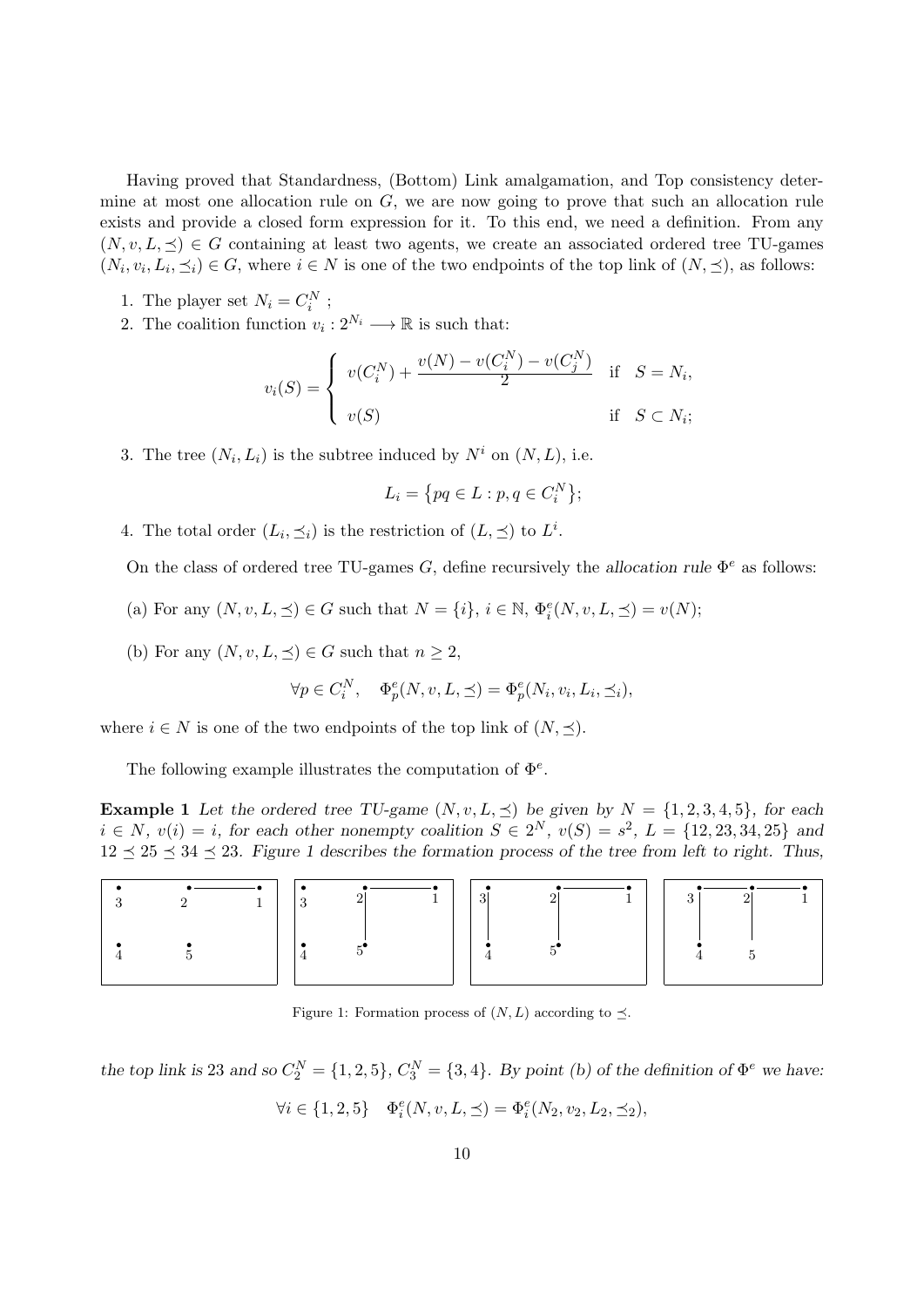and

$$
\forall i \in \{3,4\}, \quad \Phi_i^e(N,v,L,\preceq)=\Phi_i^e(N_3,v_3,L_3,\preceq_3).
$$

First, let us compute  $(N_2, v_2, L_2, \preceq_2)$ . We have  $N_2 = C_2^N$ ,  $v_2(S) = v(S)$  for each nonempty coalition S of size one or two, and

$$
v_2(N_2) = 9 + \frac{25 - 9 - 4}{2} = 15.
$$

In  $(N_2, v_2, L_2, \preceq_2)$ , the top link is 25 so that  $C_2^{N_2} = \{1, 2\}$ ,  $C_5^{N_2} = \{5\}$ . By point (b) of the definition of  $\Phi^e$  we have,

$$
\forall i \in \{1, 2\}, \quad \Phi_i^e(N_2, v_2, L_2, \preceq_2) = \Phi_i^e((N_2)_2, (v_2)_2, (L_2)_2, (\preceq_2)_2)
$$

and

$$
\Phi_5^e(N_2, v_2, L_2, \preceq_2) = \Phi_5^e((N_2)_5, (v_2)_5, (L_2)_5, (\preceq_2)_5).
$$

Note that  $((N_2)_5,(v_2)_5,(L_2)_5)(\leq_2)_5$  contains only one player, i.e. player 5, so that by point (a) of the definition of  $\Phi^e$ , we obtain:

$$
\Phi_5^e((N_2)_5, (v_2)_5, (L_2)_5, (\preceq_2)_5) = (v_2)_5(5)
$$
  
=  $v_2(5) + \frac{v_2(N_2) - v((N_2)_2) - v((N_2)_5)}{2}$   
=  $5 + \frac{15 - 4 - 5}{2}$   
= 8.

Therefore, we obtain:

$$
\Phi_5^e(N, v, L, \preceq) = \Phi_5^e(N_2, v_2, L_2, \preceq_2) = \Phi_5^e((N_2)_5, (v_2)_5, (L_2)_5, (\preceq_2)_5) = 8.
$$

Regarding the ordered tree TU-game  $((N_2)_2, (v_2)_2, (L_2)_2, (\preceq_2)_2)$ , we have  $(N_2)_2 = C_2^{N_2} = \{1, 2\}$ ,  $(v_2)_2(S) = v(S)$  for each nonempty coalition S of size one, and

$$
(v_2)_2((N_2)_2) = 4 + \frac{15 - 4 - 5}{2} = 7.
$$

We also have  $(L_2)_2 = \{12\}$  and so  $12(\preceq_2)_212$ . By point (b) of definition of  $\Phi^e$ ,

$$
\forall i \in \{1, 2\}, \quad \Phi_i^e((N_2)_2, (v_2)_2, (L_2)_2, (\preceq_2)_2) = \Phi_i^e(((N_2)_2)_i, ((v_2)_2)_i, ((L_2)_2)_i, ((\preceq_2)_2)_i).
$$

For each  $i \in \{1,2\}$ ,  $(((N_2)_2)_i, ((v_2)_2)_i, ((\leq_2)_2)_i)$  contains only player i. By applying point (a) of the definition of  $\Phi^e$ , we have:

$$
\forall i \in \{1, 2\}, \quad \Phi_i^e((N_2)_2, (v_2)_2, (L_2)_2, (\preceq_2)_2) = ((v_2)_2)_i(i)
$$
  
=  $i + \frac{7 - 1 - 2}{2}$   
=  $i + 2$ .

We are able to conclude that:

$$
\Phi_1^e(N, v, L, \preceq) = 3
$$
 and  $\Phi_2^e(N, v, L, \preceq) = 4$ .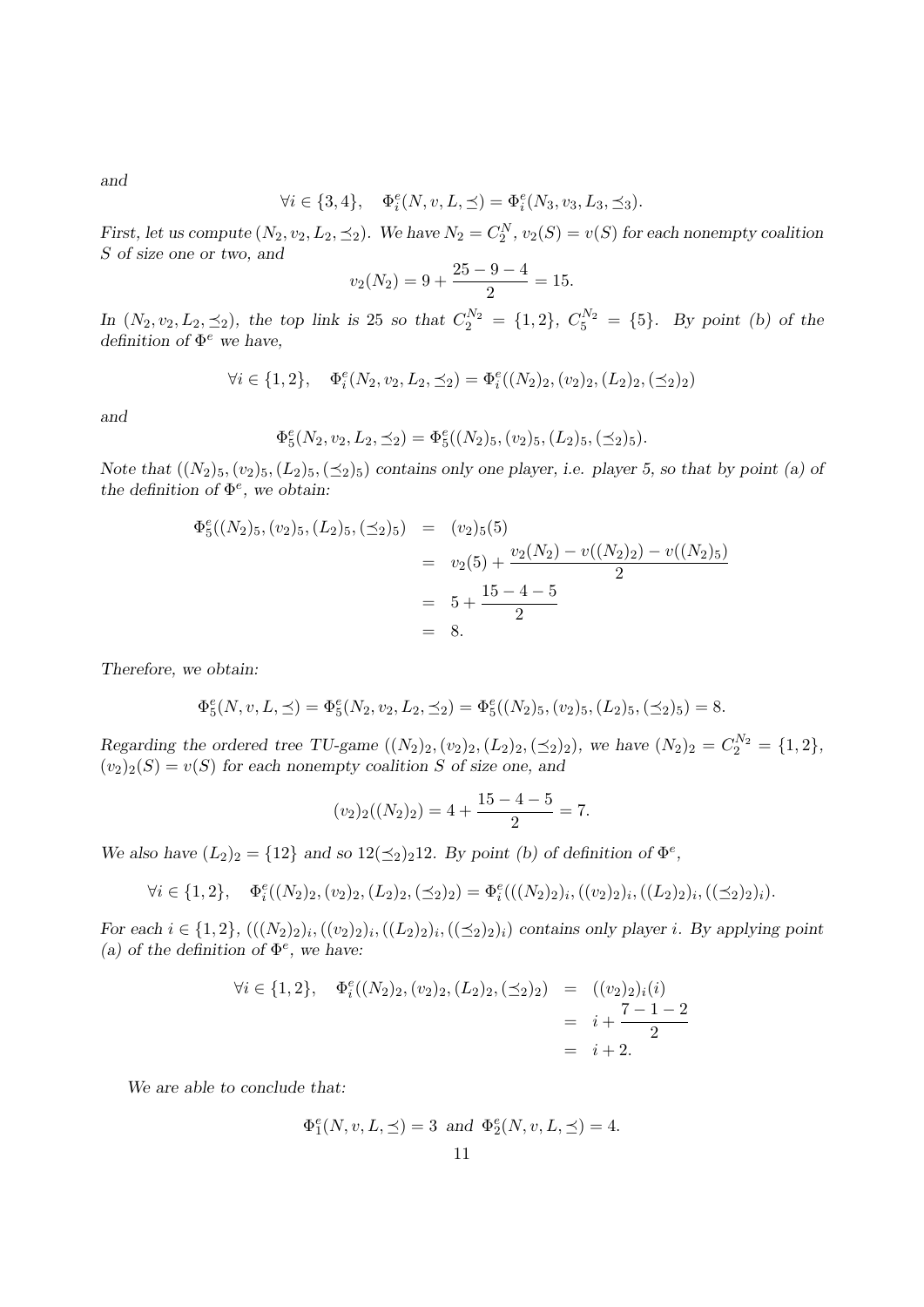Proceeding in a similar way from the ordered tee TU-game  $(N_3, v_3, L_3, \preceq_3)$ , we obtain the following payoffs:

$$
\Phi_3^e(N, v, L, \preceq) = \frac{9}{2}
$$
 and  $\Phi_4^e(N, v, L, \preceq) = \frac{11}{2}$ .

To sum up:

$$
\Phi^{e}(N, v, L \preceq) = \left(3, 4, \frac{9}{2}, \frac{11}{2}, 8\right).
$$

 $\Box$ 

**Proposition 4** The allocation rule  $\Phi^e$  satisfies Standardness, Link amalgamation and Consistency on G.

Proof. Consider the allocation rule  $\Phi^e$  on G. **Standardness** Pick any  $(N, v, L \preceq) \in G$  containing two players, say  $N = \{i, j\}$ . We have:  $C_i^N = \{i\}, C_j^N = \{j\}, \text{and}$ 

$$
v_i(S) = \begin{cases} v(i) + \frac{v(N) - v(i) - v(j)}{2} & \text{if } S = \{i\}, \\ 0 & \text{if } S = \emptyset. \end{cases}
$$

On the one hand, because  $(N_i, v_i, L_i \preceq_i) \in G$  contains only one player, by point (a) of the definition of  $\Phi^e$ , we obtain:

$$
\Phi_i^e(N_i, v_i, L_i \preceq_i) = v(i) + \frac{v(N) - v(i) - v(j)}{2}.
$$

On the other hand, by point (b) of the definition of  $\Phi^e$ , we get:

$$
\Phi_i^e(N, v, L, \preceq) = \Phi_i^e(N_i, v_i, L_i, \preceq_i),
$$

and so

$$
\Phi_i^e(N, v, L, \preceq) = v(i) + \frac{v(N) - v(i) - v(j)}{2},
$$

as desired. Proceeding in the same way for player j, we conclude that  $\Phi^e$  satisfies Standardness.

Link amalgamation In case the player set contains one or two elements, there is nothing to prove. For the other cases, we prove that  $\Phi^e$  satisfies Link amalgamation by induction on the number of players in an ordered tree TU-game.

Initial step Consider any  $(N, v, L \prec) \in G$  containing three players, say  $N = \{1, 2, 3\}$ , and assume, without loss of generality, that  $L = \{12, 23\}$  where  $12 \preceq 23$ . By definition, the axiom of Link amalgamation does not apply when the two neighbors involve in the top link collude. So, assume that neighbors 1 and 2 collude to form a single entity  $\overline{12}$  so that  $N^{12} = {\overline{12}}, 3$ ,  $L^{12} = {\overline{12}}3$ ,  $\overline{123} \preceq^{12} \overline{123}$  and  $v^{12}(\overline{123}) = v(N)$ ,  $v^{12}(3) = v(3)$  and  $v^{12}(\overline{12}) = v(\{1, 2\})$ . Because the link 12 lies on the unique path going from 3 to 1, Link amalgamation holds if and only if:

$$
\Phi_3^e(N, v, L \preceq) = \Phi_3^e(N^{12}, v^{12}, L^{12}, \preceq^{12}).
$$

On the other hand, since  $N_3 = \{3\}$ , by point (b) of the definition of  $\Phi^e$ , we have:

$$
\Phi_3^e(N,v,L\preceq)=\Phi_3^e(N_3,v_3,L_3,\preceq_3),
$$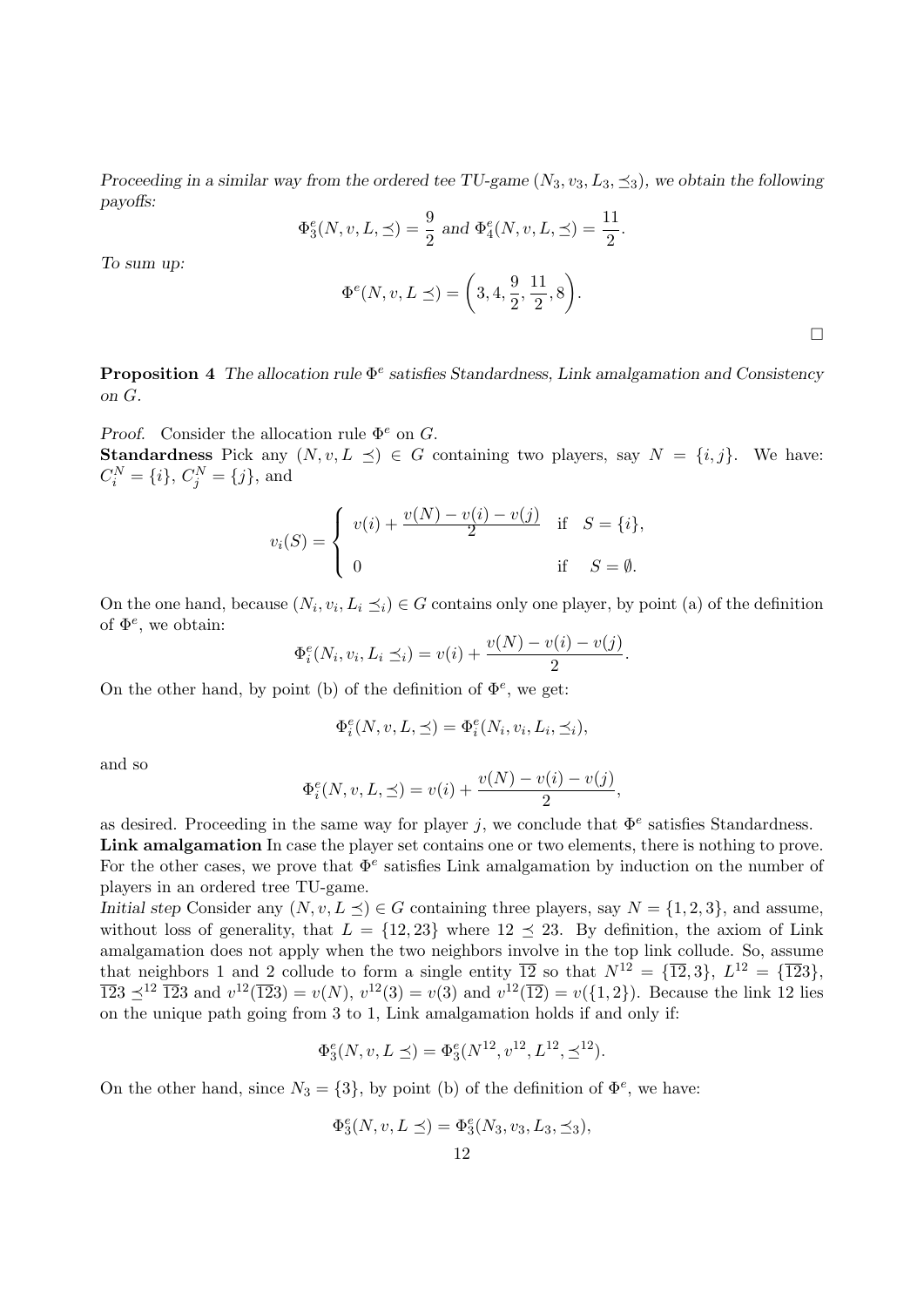and

$$
v_3(S) = \begin{cases} v(3) + \frac{v(N) - v(3) - v(\{1, 2\})}{2} & \text{if } S = \{3\}, \\ 0 & \text{if } S = \emptyset. \end{cases}
$$

Because  $(N_3, v_3, L_3, \leq_3) \in G$  contains only one player, by point (a) of the definition of  $\Phi^e$ , we have:

$$
\Phi_3^e(N_3, v_3, L_3, \preceq_3) = v(3) + \frac{v(N) - v(3) - v(\{1, 2\})}{2}.
$$

On the other hand, by Standardness of  $\Phi^e$  (see the previous point), we have:

$$
\Phi_3^e(N^{12}, v^{12}, L^{12}, \preceq^{12}) = v^{12}(3) + \frac{v^{12}(N^{12}) - v^{12}(3) - v^{12}(12)}{2}
$$
  
=  $v(3) + \frac{v(N) - v(3) - v(\{1, 2\})}{2}$   
=  $\Phi_3^e(N_3, v_3, L_3, \preceq_3).$ 

Therefore, we get:

$$
\Phi_3^e(N, v, L \preceq) = \Phi_3^e(N_3, v_3, L_3, \preceq_3) = \Phi_3^e(N^{12}, v^{12}, L^{12}, \preceq^{12}),
$$

as desired.

Induction hypothesis Assume that  $\Phi^e$  satisfies Link amalgamation for each subclass  $G^n$ ,  $3 \le n \le r$ , where  $r > 3$ .

Induction step Consider any  $(N, v, L \preceq) \in G^{r+1}$  and denote by  $uz \in L$  the top link of  $(N, \preceq)$ . Pick any link  $ij \in L \setminus \{uz\}$ , and assume that neighbors i and j decide to collude to form a single entity  $i\overline{ij}$ . Pick any  $p \in N^{ij}$  such that there is  $i_k i_{k+1} \in L$  where  $ij \prec i_k i_{k+1}$  and  $i_k i_{k+1}$  lies on the unique path from p to i in  $(N, L)$ . To show:  $\Phi_p^e(N, v, L \preceq) = \Phi_p^e(N^{ij}, v^{ij}, L^{ij}, \preceq^{ij})$ . Assume, without loss of generality, that  $p \in C_u^N$ . By definition of  $\Phi^e$ , we have:

$$
\Phi_p^e(N, v, L \preceq) = \Phi_p(N_u, v_u, L_u \preceq_u) \text{ and } \Phi_p^e(N^{ij}, v^{ij}, L^{ij} \preceq^{ij}) = \Phi_p^e((N^{ij})_u, (v^{ij})_u, (L^{ij})_u, (\preceq^{ij})_u)
$$
\n(5)

We distinguish two exclusive cases.

**Case 1** The top link  $uz \in L$  does not lies on the unique path from p to i. In such a case, all the players lying on this path belong to  $C_u^N$ . In particular,  $p, i, j \in C_u^N$ . The ordered tree TU-game  $(N_u, v_u, L_u \preceq_u)$  contains at least three players and at most  $r \geq 4$  players. Because all the players on the unique path from p to i in  $(N, L)$  still belong to  $C_u^N$ , it remains true that there is  $i_k i_{k+1} \in L_u$ where  $ij \prec_u i_k i_{k+1}$  and  $i_k i_{k+1}$  lies on the unique path from p to i in the subtree  $(N_u, L_u)$ . Thus, we can apply the induction hypothesis to obtain:

$$
\Phi_p^e(N_u, v_u, L_u \preceq_u) = \Phi_p^e((N_u)^{ij}, (v_u)^{ij}, (L_u)^{ij}, (\preceq_u)^{ij})
$$
\n(6)

It is not difficult to verify that  $((N_u)^{ij}, (v_u)^{ij}, (L_u)^{ij}, (\preceq_u)^{ij}) = ((N^{ij})_u, (v^{ij})_u, (L^{ij})_u, (\preceq^{ij})_u)$  so that equality (6) becomes:

$$
\Phi_p^e(N_u, v_u, L_u \preceq_u) = \Phi_p^e((N^{ij})_u, (v^{ij})_u, (L^{ij})_u, (\preceq^{ij})_u). \tag{7}
$$

Combining (5) with (7), we obtain the desired equality:

$$
\Phi_p^e(N, v, L \preceq) = \Phi_p^e(N^{ij}, v^{ij}, L^{ij} \preceq^{ij}).
$$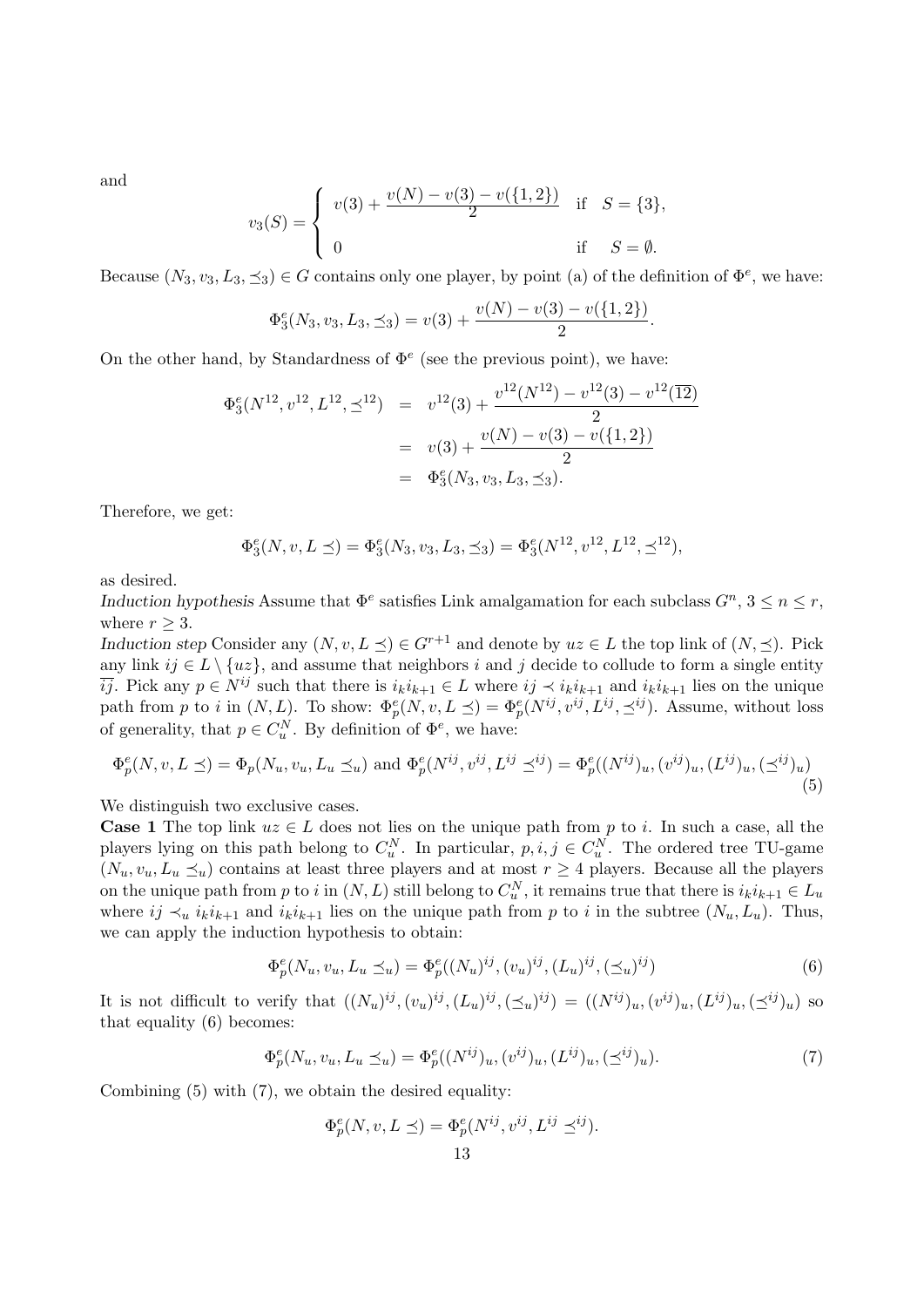**Case 2** The top link  $uz \in L$  lies on the unique path from p to i. By assumption  $p \in C_u^N$ , and so  $i \in C_z^N$ . In such a case, it is obvious that  $((N^{ij})_u, (v^{ij})_u, (L^{ij})_u, (\preceq^{ij})_u) = (N_u, v_u, L_u \preceq_u)$ , so that, by (5), we directly obtain the desired equality.

This completes the induction step. So, conclude that  $\Phi^e$  satisfies Link amalgamation.

**Top consistency** To show: for each  $(N, v, L, \preceq) \in G$  where  $ij \in L$  denotes the top link of  $(N, \preceq)$ , it holds that

$$
\forall p \in N_{i,\Phi}, \quad \Phi_p^e(N_{i,\Phi^e}, v_{i,\Phi^e}, L_{i,\Phi^e}, \preceq_{i,\Phi^e}) = \Phi_p^e(N, v, L, \preceq).
$$

To show these equalities, it is useful to prove first that  $\Phi^e$  is Efficient. This statement is true for ordered tree TU-games in  $G^1 \cup G^2$  by point (a) of the definition of  $\Phi^e$  and by the fact that Φ e satisfies Standardness. To complete the proof, assume the statement holds for all ordered tree TU-games in  $G^k$  where  $1 \leq k \leq r$  and  $r \geq 3$ . Pick any  $(N, v, L, \preceq) \in G^{r+1}$  where  $ij \in L$  stands for the top link. By definition of  $\Phi^e$ , we have:

$$
\sum_{p \in C_i^N} \Phi_p^e(N, v, L \preceq) = \sum_{p \in C_i^N} \Phi_p(N_i, v_i, L_i \preceq_i) \text{ and } \sum_{p \in C_j^N} \Phi_p^e(N, v, L \preceq) = \sum_{p \in C_j^N} \Phi_p(N_j, v_j, L_j \preceq_j).
$$

Because the cardinality of the sets  $N_i = C_i^N$  and  $N_j = C_j^N$  is equal at most to r, the induction hypothesis applies:

$$
\sum_{p \in C_i^N} \Phi_p(N_i, v_i, L_i \preceq_i) = v_i(N_i) \text{ and } \sum_{p \in C_j^N} \Phi_p(N_j, v_j, L_j \preceq_j) = v_j(N_j),
$$

where

$$
v_i(N_i) = v(C_i^N) + \frac{v(N) - v(C_i^N) - v(C_j^N)}{2}
$$
 and 
$$
v_j(N_j) = v(C_j^N) + \frac{v(N) - v(C_i^N) - v(C_j^N)}{2}.
$$

Because  $\{C_i^N, C_j^N\}$  forms a partition of N, we get

$$
\sum_{p \in N} \Phi_p^e(N, v, L \preceq) = \sum_{p \in C_i^N} \Phi_p^e(N, v, L \preceq) + \sum_{p \in C_j^N} \Phi_p(N_i, v_i, L_i \preceq_i) = v_i(N_i) + v_j(N_j) = v(N),
$$

from which we conclude that  $\Phi^e$  is Efficient. Next, from Efficiency of  $\Phi^e$ , we deduce that:

$$
\sum_{p \in C_j^N} \Phi_p(N_i, v_i, L_i \preceq_i) = v(C_j^N) + \frac{v(N) - v(C_i^N) - v(C_j^N)}{2}.
$$

From this, we get that  $(N_{i, \Phi^e}, v_{i, \Phi^e})$  is such that  $N_{i, \Phi^e} = N_i = C_i^N$ , and

$$
v_{i,\Phi^e}(S) = \begin{cases} v(N) - v(C_j^N) - \frac{v(N) - v(C_i^N) - v(C_j^N)}{2} & \text{if } S = C_i^N, \\ v(S) & \text{if } S \subset C_i^N, \end{cases}
$$

so that  $(N_i, v_i) = (N_{i, \Phi^e}, v_{i, \Phi^e})$ . Because  $L_{i, \Phi^e}$  and  $\preceq_{i, \Phi^e}$  do not depend on  $\Phi^e$ , it is immediate to verify that  $L_{i,\Phi^e} = L_i$  and  $\preceq_{i,\Phi^e} = \preceq_i$ . Therefore,  $(N_i, v_i, L_i, \preceq_i) = (N_{i,\Phi^e}, v_{i,\Phi^e}, L_{i,\Phi^e}, \preceq_{i,\Phi^e})$ , and so by definition of  $\Phi^e$  we get:

$$
\forall p \in N_{i, \Phi^e}, \quad \Phi_p^e(N, v, L, \preceq) = \Phi_p^e(N_i, v_i, L_i, \preceq_i) = \Phi_p^e(N_{i, \Phi^e}, v_{i, \Phi^e}, L_{i, \Phi^e}, \preceq_{i, \Phi^e}),
$$

which proves that  $\Phi^e$  satisfies Top consistency.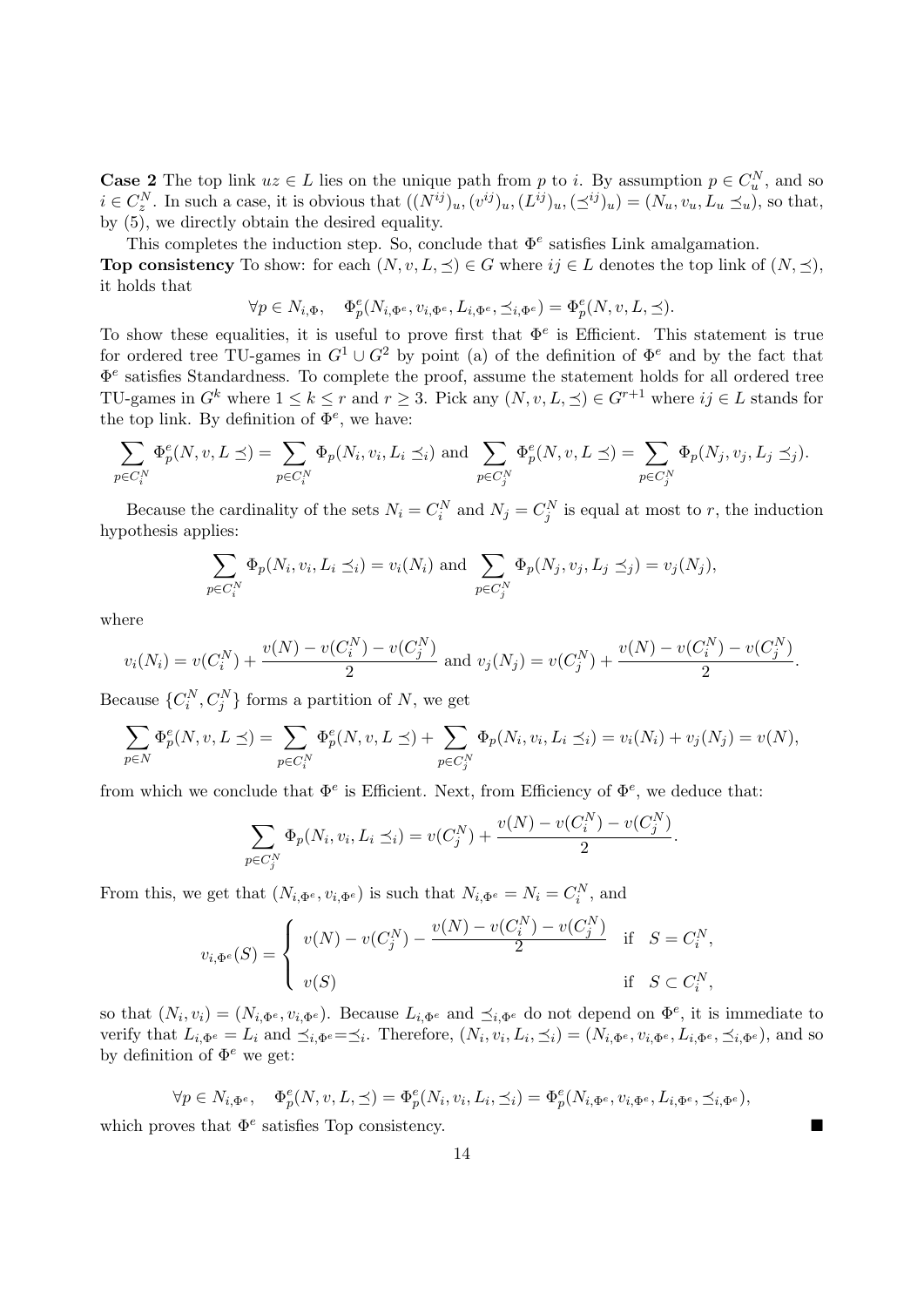The next corollary follows immediately from Proposition 2 (or Proposition 3) and Proposition 4.

Corollary 1 The allocation rule  $\Phi^e$  is the only allocation rule on G that satisfies Standardness, (Bottom) Link amalgamation and Top consistency.

The logical independence of the axioms is demonstrated as follows:

1. The Equal Surplus Division rule applied on G, denoted by ESD and defined as:

$$
\forall i \in N, \quad \text{ESD}_i(N, v, L, \preceq) = v(i) + \frac{v(N) - \sum_{j \in N} v(j)}{n},
$$

satisfies Standardness, Consistency but violates Link amalgamation.

- 2. The allocation rule  $\Psi^1$  on G defined as  $\Phi^e$  except for the point (b) when the associated game  $(N_i, v_i, L_i, \preceq_i)$  contains only two players, say  $N_i = \{i, k\}$ . In such a case,  $v_i(N_i)$  is fully allocated to player i if  $i < k$ ; otherwise the worth is allocated to player k. The allocation rule  $\Psi^1$  satisfies Standardness, Amalgamation but violates Consistency.
- 3. Consider the null allocation rule on G which assigns a null payoff vector to each ordered tree TU-game in G. This allocation rule violates Standardness, but satisfies Consistency and Link Amalgamation.

Remark To conclude this section, two remarks are in order.

- 1. It should be noted that, in very special cases, the payoffs allocated by  $\Phi^e$  coincide with the payoffs allocated by the Sequential Surplus Equal Division (SESD) rule introduced by Béal et al. (2015) for rooted tree TU-games. The SESD rule generalizes the individual standardized remainder vectors proposed by Ju et al. (2007) for the class of all TU-games to the class of rooted tree TU-games. Consider a rooted tree TU-game  $(N, v, D)$  where the rooted tree  $(N, D)$  is a directed line, say  $D = \{(i, i + 1) : i \in \{1, \ldots, n-1\}\}\.$  In this case, it is easy to see that the SESD rule applied to  $(N, v, D)$  coincides with the payoffs distributed by  $\Phi^e$ applied to the situation  $(N, v, L, \preceq)$ , where  $L = \{i(i+1) : i \in \{1, ..., n-1\}\}\$  and the total order over the links is  $12 \succeq 23 \succeq \ldots \succeq (n-1)n$ .
- 2. The rule  $\Phi^e$ , the SESD rule for rooted tree TU-games and the sequential sharing (bankrupcty) rules introduced by Ansik and Weikkard (2012) for river sharing problems (where the river is represented by a directed line), have in common to be computed recursively from the Top link.

#### 4. Bargaining foundation

We address the problem of reaching an allocation of the worth of the grand coalition by suggesting a bidding mechanism and focusing on its subgame perfect Nash equilibria. We design a bidding mechanism where pairs of neighbors are successively involved in a two-stage bargaining game where the first stage is a bidding stage and the second stage is a 'Take-it or leave-it procedure'. The distinctiveness of our mechanism is its recursive structure.

The idea to introduce a bidding stage in a bargaining process is due to Demange (1984). In the context of exchange economies, she devised a bidding mechanism to implement efficient egalitarian allocations in subgame perfect equililbrium. Later, Pérez-Castrillo and Wettstein (2001) revisited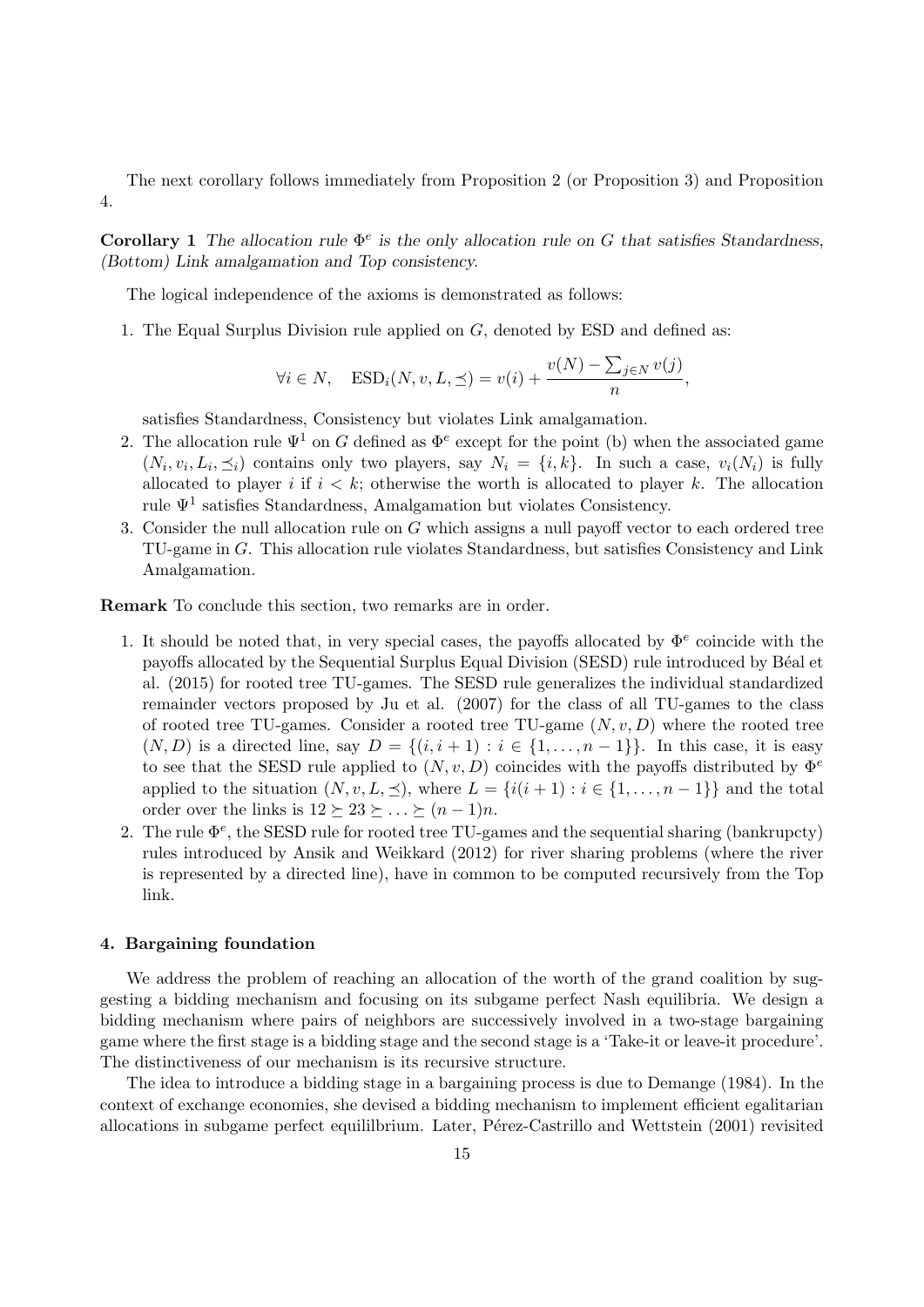the bidding mechanisms to support the (weighted) Shapley value(s) in subgame perfect Nash equilibrium. Recently, Navarro and Perea (2013), van den Brink et al. (2016) and Béal et al. (2017c) design bidding mechanisms to support allocation rules defined on (directed) graph TUgames in subgame perfect Nash equilibrium.

We first define a simple two-player mechanism, called Mechanism  $(A)$ . Then, we will embed it into a mechanism for ordered tree TU-games with  $n$  players, called Mechanism  $(B)$ , whose structure is recursive.

We first define a simple two-player mechanism, called Mechanism  $(A)$ . Then, we will embed it into a mechanism for ordered tree TU-games with  $n$  players, called Mechanism  $(B)$ , whose structure is recursive.

**Mechanism (A)** Let  $Q$  be a non-negative real value which has to be shared between a set N of two players,

**Stage 1** Each player  $i \in N$  makes bids  $h^i \in \mathbb{R}^2$ . Denote by  $\Omega$  the subset of players with the highest bids. Pick at random any player  $j \in \Omega$ . Each such a j induces a sequential strategic game  $G_j$  whose payoffs are denoted by  $(g_j^i)_{i \in N}$ .

**Stage 2**  $G_i$  describes a 'Take-it-or-leave-it' procedure or an ultimatum game, where player j makes a proposal  $x_j \in [0, Q]$  to the other player. If the other player  $i \neq j$  accepts the proposal, then he or she receives  $g_j^i = x_j$ , and player j receives  $g_j^j = Q - x_j$ . If i refuses the proposal, both player obtain  $g_j^i = g_j^j = 0$ .

Stage 3 Rewards  $(z_j^i)_{i \in N}$  resulting from Stage 1 and Stage 2 associated with  $G_j$ ,  $j \in \Omega$ , are defined as:

$$
z_j^j = g_j^j - h^j + \frac{h^j - h^i}{2}
$$
 and 
$$
z_j^i = g_j^i - (-h^i) + \frac{h^j - h^i}{2}
$$
 for  $i \neq j$ ,

or equivalently

$$
z_j^j = g_j^j - \frac{h^i + h^j}{2}
$$
 and  $z_j^i = g_j^i + \frac{h^i + h^j}{2}$  for  $i \neq j$ .

The explanation is that each agent pays her bid, receives an equal share of the aggregate bid plus the payoff resulting from the interaction in  $G_j, j \in \Omega$ .

Finally, since j is chosen randomly in  $\Omega$ , the expected payoff of each player playing **Mechanism** (A) is given by:

$$
\forall i \in N, \quad m^i = \frac{\sum_{j \in \Omega} z_j^i}{|\Omega|}.
$$

Mechanism  $(A)$  is a particular case of a class of general bidding mechanisms studied in Béal et al. (2017b). In particular, it is well-known that  $G_j$ ,  $j \in \Omega$ , admits a unique subgame perfect Nash equilibrium with payoffs  $(\hat{g}_j^i)_{i \in N}$  and where the offer made by the proposer j is equal to zero. From Proposition 9 in Béal al  $(2017b)$ , we obtain that Mechanism  $(A)$  admits a unique subgame perfect equilibrium with the following properties:

<sup>&</sup>lt;sup>2</sup>To be precise, in the family of bidding mechanisms we consider — see e.g., Béal et al. (2017b) —, it is customary to assume that each  $i \in N$  bids over i and  $j \in N \setminus i$  under the 'budget' constraint  $h_i^i/2 + \sum_{j \in N \setminus i} h_j^i/2 = 0$ . Because here N contains only two players,  $h_i^i$  determines uniquely  $h_{-i}^i$  under the 'budget' constraint, where  $-i$  denotes i's opponent. That is the reason why we simplify a little bit the notation. The weight  $1/2$  means that the designer values each agent equally. .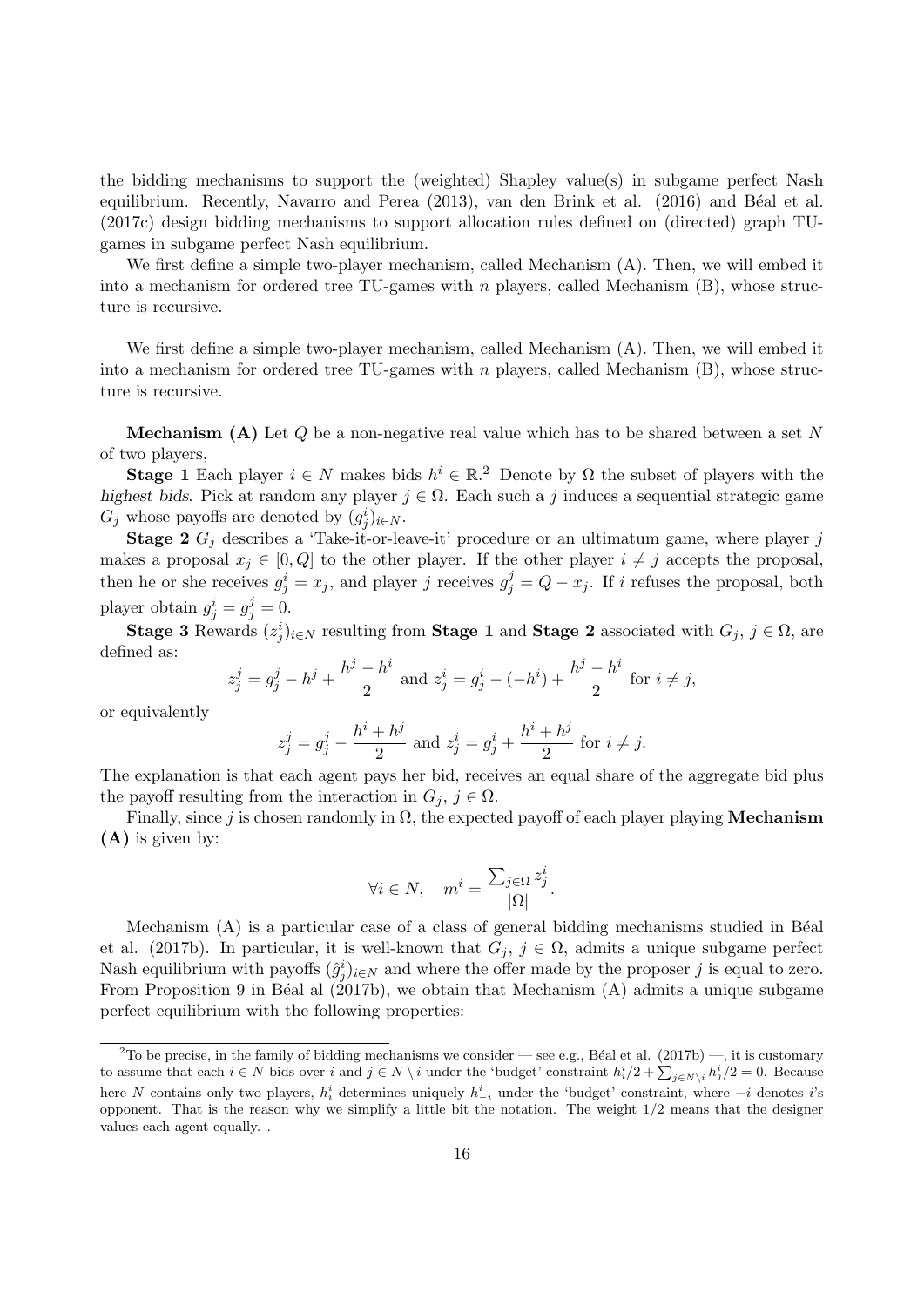- 1. The equilibrium bids  $(\hat{h}^i)_{i \in N}$  coincide. Precisely, for each  $i \in N$ ,  $\hat{h}^i = Q/2$ , so that  $\Omega = N$ ;
- 2. The equilibrium proposals  $(\hat{x}_j)_{j\in\mathbb{N}}$  coincide. Precisely, for each  $j \in \mathbb{N}$ ,  $\hat{x}_j = 0$ ; and each player accepts any proposal from the proposer.
- 3. The equilibrium rewards  $(\hat{z}_j^i)_{i \in N}$  in  $G_j$  do not depend on  $j \in \Omega$ , and, therefore,

$$
\forall j \in N, \forall i \in N, \quad \hat{z}_j^i = \frac{Q}{2}.
$$

4. From the previous item, we conclude that the expected payoff  $\hat{m}^i$  of each player  $i \in N$  in Mechanism (A) is given by:

$$
\forall i \in N, \quad \hat{m}^i = \frac{Q}{2}.
$$

We have now the material to design Mechanism (B) which supports  $\Phi^e$  in subgame perfect Nash equilibrium. As underlined above, Mechanism (B) has a recursive structure, as it is the case for  $\Phi^e$ . More specifically, Mechanism (B) applied to  $(N, v, L, \preceq)$  first calls Mechanism (A) and then calls Mechanism (B) in a self-similar way but applied to an ordered tree TU-game constructed from the outcome of Mechanism (A) and  $(N, v, L, \preceq)$ . In the following, given  $(N, v, L, \preceq) \in G$  and the top link  $ij \in L$ , the notation  $(N_i, v_i^c)$  stands for the TU-game on  $N_i = C_i^N$  such that  $c \in \mathbb{R}$ ,  $v_i^c(N_i) = v(N_i) + c$ , and, for each other coalition  $S \subset N_i$ ,  $v_i^c(S) = v(S)$ .

**Mechanism (B)** Let  $(N, v, L, \preceq) \in G$  such that  $(N, v)$  is superadditive.

- 1. If  $N = \{i\}$ , then player i's final payoff in Mechanism (B) is  $v(i)$ ;
- 2. Otherwise, pick the top link ij of  $(L, \preceq)$ .
	- (a) Members of  $\{i, j\}$  are involved in Mechanism (A) to share the value

$$
Q = v(N) - v(C_i^N) - v(C_j^N) \ge 0.
$$

As above,  $m^i$  and  $m^j$  denote the expected payoffs obtained by i and j in Mechanism  $(A);$ 

- (b) For each  $p \in \{i, j\}$ , elements of  $N_p = C_p^N$  are involved in Mechanism (B) applied to  $(N_p, v_p^{m^p}, L_p, \preceq_p) \in G$ . By construction,  $(N_p, v_p^{m^p})$  remains superadditive.
- (c) The final payoff obtained by each player in  $C_p^N$  in Mechanism (B) applied to  $(N, v, L \preceq)$ coincides with the final payoff obtained in Mechanism (B) applied to  $(N_p, v_p^{m^p}, L_p, \preceq_p)$ .

Note that in step 2(a), players i and j are the representatives of their component  $C_i^N$  and  $C_j^N$ , respectively. Therefore, the payoffs  $m<sup>i</sup>$  and  $m<sup>j</sup>$  are not received by i and j, except in case in which  $i$  and  $j$  are the only elements of their component. To figure out how Mechanism (B) runs, consider the following example.

Example 2 Let the ordered tree  $(N, v, L, \preceq)$  be given by  $N = \{1, 2, 3, 4, 5\}$ , for each  $i \in N$ ,  $v(i) = i/4$ , for each other nonempty coalition  $S \in 2^N$ ,  $v(S) = s^2$ ,  $L = \{12, 23, 34, 25\}$  and  $12 \leq 25 \leq 34 \leq 23$  as in Figure 1. Mechanism (B) applied to  $(N, v, L, \leq)$  runs as follows. Because N is not a singleton, go to stage 2 in Mechanism (B). Stage  $2(a)$  indicates that players in  $\{2,3\}$ , the endpoints of the Top link, are involved in Mechanism  $(A)$  to share the worth

$$
v(N) - v(C_3^N) - v(C_2^N) = 12.
$$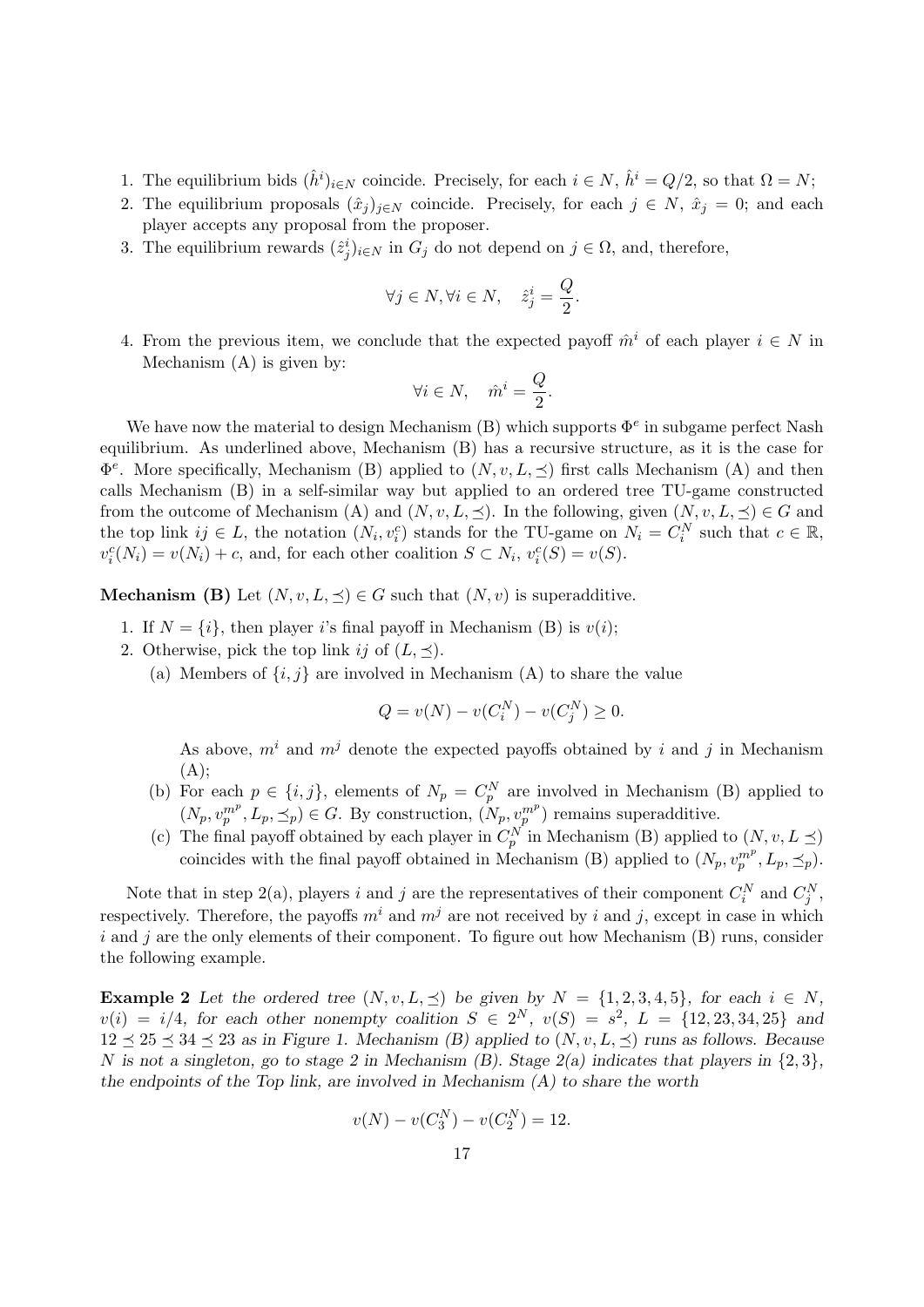In Mechanism (A), players 2 and 3 receive expected payoffs  $m^2$  and  $m^3$ , respectively. Next go to stage 2(b). At this stage, for each  $p \in \{2,3\}$ , elements of  $N_p = C_p^N$  are involved in Mechanism (B) applied on  $(N_p, v_p^{m^p}, L_p) \leq_p \in G$ . Consider first the ordered tree TU-game  $(N_3, v_3^{m^3}, L_3, \leq_3)$ , where  $N_3 = \{3, 4\}, v_3^{m^3}(N_3) = 4 + m^3, L_3 = \{34\}, \text{ and } 34 \leq_3 34.$  By stage 2(a) of Mechanism (B), players 3 and 4 are involved in Mechanism (A) to share the value  $4 + m^3 - 3/4 - 4/4 = 9/4 + m^3$ . In this Mechanism (A), players 3 and 4 receive expected payoffs  $m^{3,3}$  and  $m^{3,4}$ , respectively. By stage 1 of Mechanism (B), their final payoff will be  $m^{3,3} + 3/4$  and  $m^{3,4} + 4/4$ , respectively. Next, consider the ordered tree TU-game  $(N_2, v_2^{m^2}, L_2, \leq_2)$ , where  $N_2 = \{1, 2, 5\}$ ,  $v_2^{m^2}(N_2) = 9 + m^2$ ,  $L_2 = \{12, 25\}$ , and 12  $\preceq_2$  25. By stage 2(a) of Mechanism (B), players 2 and 5 are involved in Mechanism (A) to share the value  $9 + m^2 - 5/4 - 4 = 15/4 + m^2$ . In this Mechanism (A), players 2 and 5 receive expected payoffs  $m^{2,2}$  and  $m^{2,5}$ , respectively. By stage 1 of Mechanism (B), the final payoff received by player 5 in Mechanism (B) applied to  $(N, v, L, \preceq)$  is  $m^{2.5} + 5/4$ . The final payoffs obtained by players 1 and 2 are those obtained in Mechanism (B) applied to  $((N_2)_2, (v_2^m)_2^{m^2}, (L_2)_2, (\preceq_2)_2)$ , where  $(N_2)_2 = \{1, 2\}, \, (v_2^{m^2})_2^{m^{2,2}}(\{1, 2\}) = v_2^{m^2}(\{1, 2\}) + m^{2,2} = v(\{1, 2\}) + m^{2,2}, \, (L_2)_2 = \{12\}, \, \text{and}$  $12(\leq_2)_2$  12. By stage  $2(a)$  of Mechanism (B) applied to this game, players 1 and 2 are involved in Mechanism (A) to share the value  $4 + m^{2,2} - 1/4 - 2/4 = 13/4 + m^{2,2}$ , and received expected payoffs  $m_1$  and  $m^{2,2,2}$ , respectively. Finally, by stage 1 of Mechanism (B), the final payoff received by player 1 is  $m^{2,2,1} + 1/4$ , and the final payoff of player 2 is  $m^{2,2,2} + 2/4$ .

The following figure depicts the sequential bargaining process, where the notation Mechanism  $A(\{i,j\},Q)$  means that the neighbors i and j are involved in Mechanism A to bargain over the value Q. From the total order  $(L, \preceq)$ , we construct a binary tree rooted at N. The direct successors of N are the two components  $\{1,2,5\}$  and  $\{3,4\}$  of  $(N,L)$  resulting from the deletion of the top link 23. This means that the top link connects these two components and generate a surplus equal to 12. Agents 2 and 3 are involved in Mechanism  $A(\{2,3\},12)$  to share 12. Then, the process is repeated according to the total order  $(L, \preceq)$  until there is no link to consider. At each step of the process, the payoffs obtained through the Mechanism  $(A)$  are incorporated in the next step as described by Mechanism (B).



 $\Box$ 

In the following result, we will use the fact that  $\Phi^e$  satisfies the axiom of (Strict) Aggregate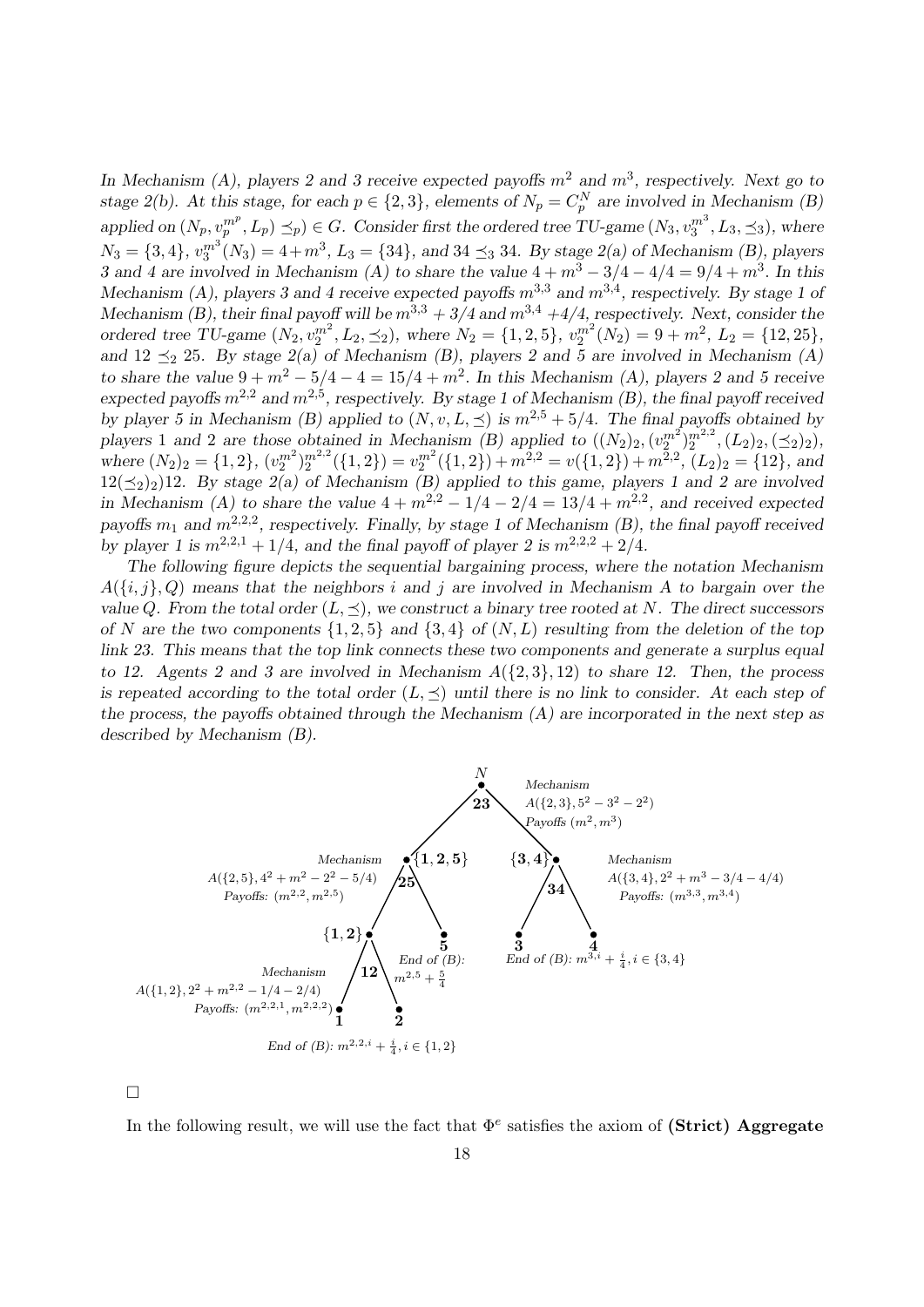**monotonicity** (Megiddo 1974) on  $G$  saying that the allocation of each player strictly increases when the worth of the grand coalition  $N$  increases while the worth of the other coalitions remains fixed. This axiom is well-known in problems of fair division. Formally, for  $(N, v, L, \preceq) \in G$ , each constant  $c > 0$ ,

$$
\forall i \in N, \quad \Phi_i^e(N, v^c, L, \preceq) > \Phi_i^e(N, v, L, \preceq), \tag{8}
$$

where, here,  $v^{c}(N) = v(N) + c$ , and, for each  $S \subset N$ ,  $v^{c}(S) = v(S)$ .

**Proposition 5** For any  $(N, v, L, \preceq) \in G$  such that  $(N, v)$  is supperadditive, Mechanism (B) supports the payoff vector  $\Phi^e(N, v, L, \preceq)$  in subgame Nash equilibrium.

Proof. We proceed by induction on the number n of players of  $(N, v, L \preceq) \in G$ . Initial step If  $(N, v, L \preceq) \in G^1$ , say  $N = \{i\}$ , then, by definition of Mechanism (B), this player gets  $v(i)$ , which coincides with  $\Phi_i^e(N, v, L \preceq)$  by point (a) of definition of  $\Phi^e$ .

Induction hypothesis Assume that the result holds for any element of  $G<sup>n</sup>$ ,  $1 \le n \le r$ , where  $r \ge 1$ . Induction step Consider any  $(N, v, L, \preceq) \in G^{r+1}$  such that  $(N, v)$  is supperadditive. Let ij denote the top link of  $(L, \preceq)$ . We proceed in two steps. In a first step, we show that on each subgame Nash equilibrium of Mechanism (B) applied to  $(N, v, L, \preceq) \in G^{r+1}$ , the payoff vector coincides with  $\Phi^e(N, v, L, \leq)$ . In a second step, we prove that such an equilibrium exists.

Uniqueness part Pick any subgame Nash equilibrium of Mechanism (B) applied to  $(N, v, L, \preceq)$  $) \in G^{r+1}$ . Each player  $p \in C_i^N = N_i$  receives the equilibrium payoff of Mechanism (B) applied to  $(N_i, v_i^{m^i}, L_i, \preceq_i)$ . By the induction hypothesis, the subgame equilibrium payoff obtained by each  $p \in C_i^N$  coincides with  $\Phi_p^e(N_i, v_i^{m^i}, L_i, \preceq_i)$ . It remains to show that, on a subgame perfect equilibrium of Mechanism (B) applied to  $(N, v, L, \preceq)$ ,  $v_i^{m^i} = v_i$ . By Aggregate monotonicity of  $\Phi^e$  expressed by (8), player *i* has an incentive to maximize  $m^i$ . The same argument holds for her neighbor j in  $(N_j, v_j^{m^j}, L_j, \preceq_j)$ . By stage 2(a) of Mechanism (B),  $(m^i, m^j)$  is obtained by playing the ultimatum game augmented by the bidding stage between  $i$  and  $j$  to share the value  $v(N) - v(C_i^N) - v(C_j^N) \geq 0$ , as described by Mechanism (A). The unique subgame equilibrium pair of payoffs of this Mechanism (A) is  $(\hat{m}^i, \hat{m}^j)$ . Assume, by way of contradiction, that there is one player, say i, that contemplates the possibility to deviate from her strategy at this stage. The resulting pair of payoffs is denoted by  $(m^i, m^j) \neq (\hat{m}^i, \hat{m}^j)$  where  $m^i \leq \hat{m}^i$ . By inequality (8), we get  $\Phi_i^e(N_i, v_i^{m^i}, L_i, \preceq_i) \leq \Phi_i^e(N_i, v_i^{\hat{m}^i})$  $i^{m^*}, L_i, \preceq_i$ ). Therefore, we conclude that on any subgame Nash equilibrium of Mechanism  $(B)$ , players i and j coordinate on the subgame Nash equilibrium of Mechanism (A). This proves the uniqueness part. In particular, on any subgame Nash equilibrium of Mechanism (B) applied to  $(N, v, L, \preceq) \in G^{r+1}$ , we have:

$$
\hat{m}^i = \hat{m}^j = \frac{v(N) - v(C_i^N) - v(C_j^N)}{2},
$$

i.e.  $v_i^{m^i} = v_i$ , which in turn ensures that the equilibrium payoff vector of Mechanism (B) is necessarily  $\Phi^e(N, v, L, \preceq)$  by point (b) of definition of  $\Phi^e$ .

Existence part We propose the following strategy profile:

- In stage  $2(a)$  of Mechanism (B), i and j (the endpoints of the top link) both play the equilibrium strategy of Mechanism (A) in order to share  $v(N) - v(C_i^N) - v(C_j^N);$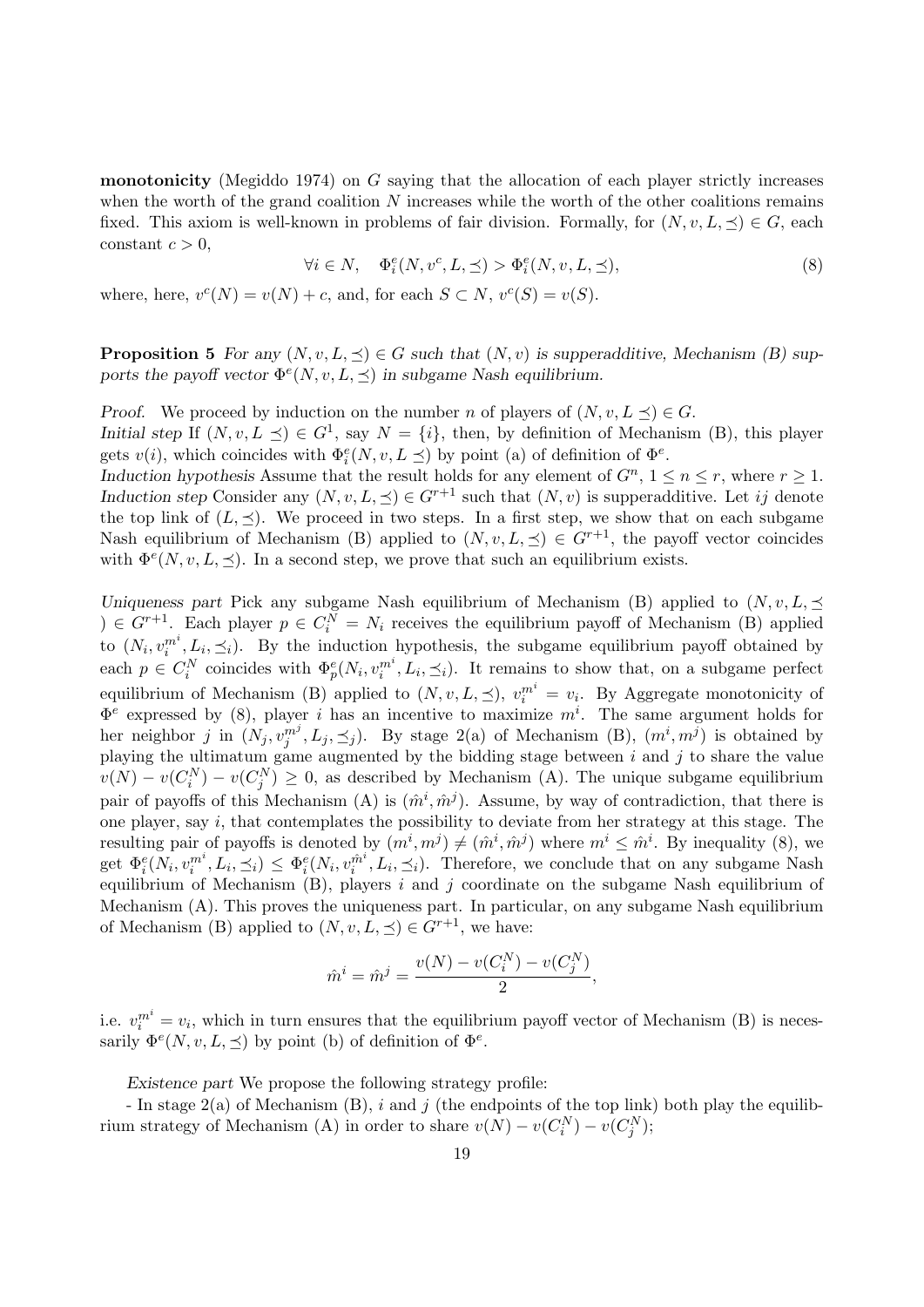- In stage 2(b) of Mechanism (B), each player in  $C_p^N$ ,  $p \in \{i, j\}$ , plays an equilibrium strategy of Mechanism (B) applied to  $(N_p, v_p^{m^p}, L_p, \preceq_p)$  whatever the payoff  $m^p$  obtained in stage 2(a). The existence of such an equilibrium strategy is assumed by the induction hypothesis. Therefore, by definition of an equilibrium strategy, in each subgame of stage 2(b) of Mechanism (B), no player has an interest to deviate. Now, assume, without loss of generality, that player i contemplates the possibility to deviate in stage  $2(a)$  of Mechanism (B). In such a case, the payoff  $m<sup>i</sup>$  obtained by i in Mechanism (A) is at most equal to the equilibrium payoff  $\hat{m}^i$ , and the final payoff obtained by the same player *i* is, by the induction hypothesis,  $\Phi_i^e(N_i, v_i^{m^i}, L_i, \preceq_i)$ , while the final payoff he obtains by playing the proposed strategy is  $\Phi_i^e(N_i, v_i^{\hat{m}^i})$  $\hat{q}_i^{m^i}, L_i, \preceq_i) = \Phi_i^e(N, v, L, \preceq)$ . By inequality (8), we have  $\Phi_i^e(N_i, v_i^{m^i}, L_i, \preceq_i) \leq \Phi_i^e(N, v, L, \preceq)$ , which proves that *i* has no interest to deviate in stage  $2(a)$ . The same argument holds for j. This completes the existence part, and so the induction step.

# 5. Conclusion

There are at least two natural extensions of our work. The first one is that our allocation rule can be easily adapted to account for an arbitrary graph. The adaptation is obvious if the graph is a forest (i.e. if it contains several trees) since our recursive procedure has just to be applied to each component. If the graph contains some cycle, the step procedure is the same whenever the deleted link is a bridge, i.e. if cutting this link creates two new components. Otherwise, deleting the link does not change the connectivity of its component (and of the other components), and it makes sense to assume that the temporary payoffs of the current components remain unchanged at that step.

The second extension takes the allocation rule presented in this article as a building block of a more sophisticated allocation rule for the classical Myerson's framework. More specifically, it is possible to compute the average over all total orders over the links of the payoff allocation specified by our allocation rule. The resulting allocation rule would provide an interesting mixture between the egalitarian and marginal aspects. There is a lack of such mixtures in the literature on cooperative games enriched by a graph. This extension can parallel the connection between the hierarchical vector proposed by Demange (2004) and the Average tree solution studied in Herings, van der Laan and Talman (2008), which is simply the average of the hierarchical outcomes induced by all the players. This second extension also share some similarities with the Position value (Meessen 1988, Borm et. al. 1992), which is obtained by averaging specific contribution vectors associated with all permutations of links of a graph, since there is an obvious bijection between the set of total orders and the set of all permutations of a set.

#### References

- [1] Aumann, R.J. (2008). Game theory. In S. N. Durlauf, L. E. Blume (Eds.), The New Palgrave Dictionary of Economics (2nd ed.). London: Macmillan.
- [2] Alonso-Meijide J.M., Fiestras-Janeiro M.G., 2006. The Banzhaf value and communication situations. Naval Research Logistics, 53:198–203.
- [3] Alonso-Meijide J.M., Alvarez-Mozos M., Fiestras-Janeiro M.G., 2009. Values of games with graph restricted ´ communication and a priori unions. Mathematical Social Sciences, 58:202–213.
- [4] Ansink E., Weikard H-P., 2012. Sequential sharing rules for river sharing problems. Social Choice Welfare, 38:187– 210.
- [5] Banzhaf, J. F., 1965. Weighted voting doesn't work: a mathematical analysis. Rutgers Law Review, 19:317–343.